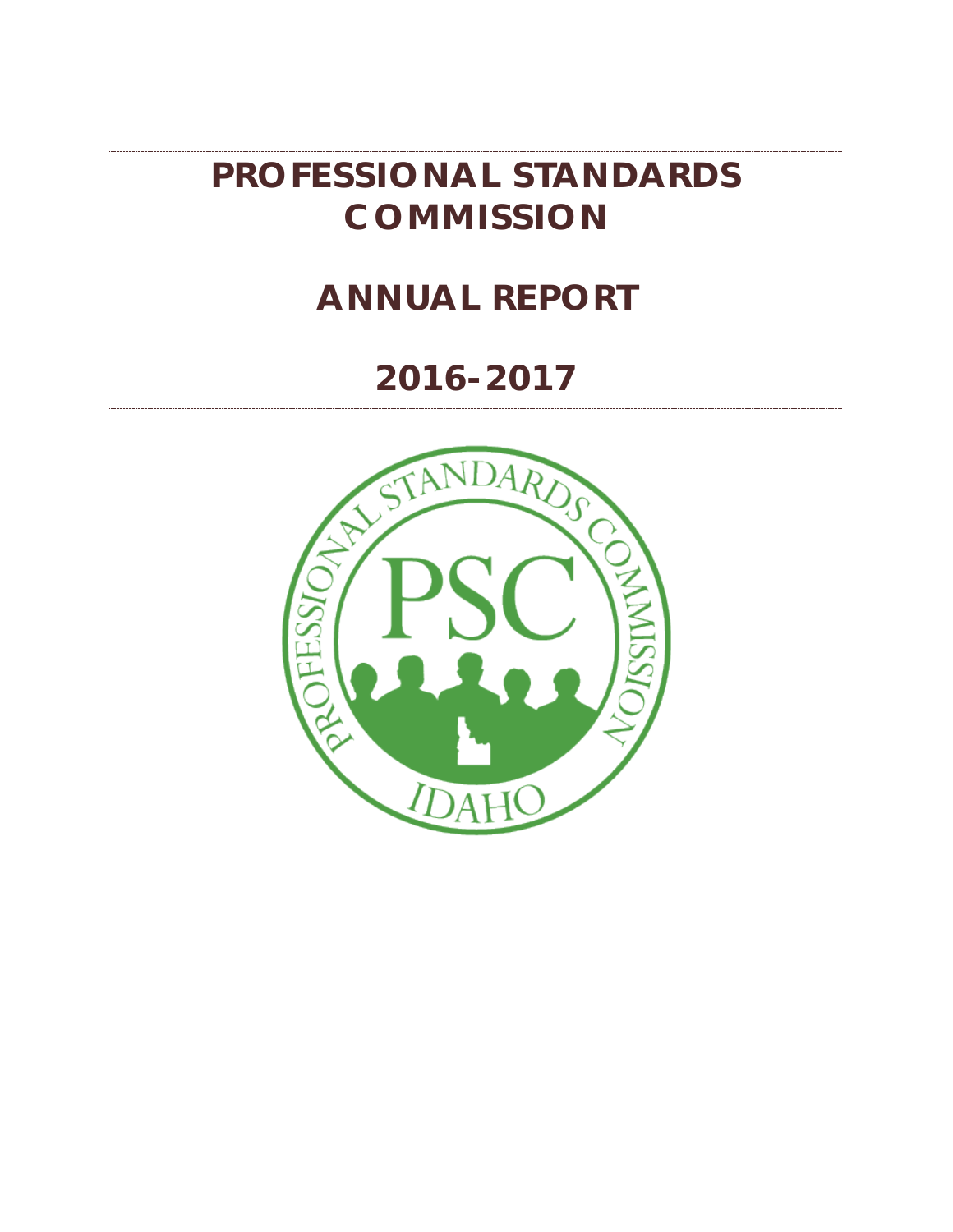# TABLE OF CONTENTS

| Requests for Teacher to New Certification/Endorsement Authorizations  9 |  |
|-------------------------------------------------------------------------|--|
|                                                                         |  |
|                                                                         |  |
|                                                                         |  |
|                                                                         |  |
|                                                                         |  |
|                                                                         |  |
|                                                                         |  |
|                                                                         |  |
|                                                                         |  |
|                                                                         |  |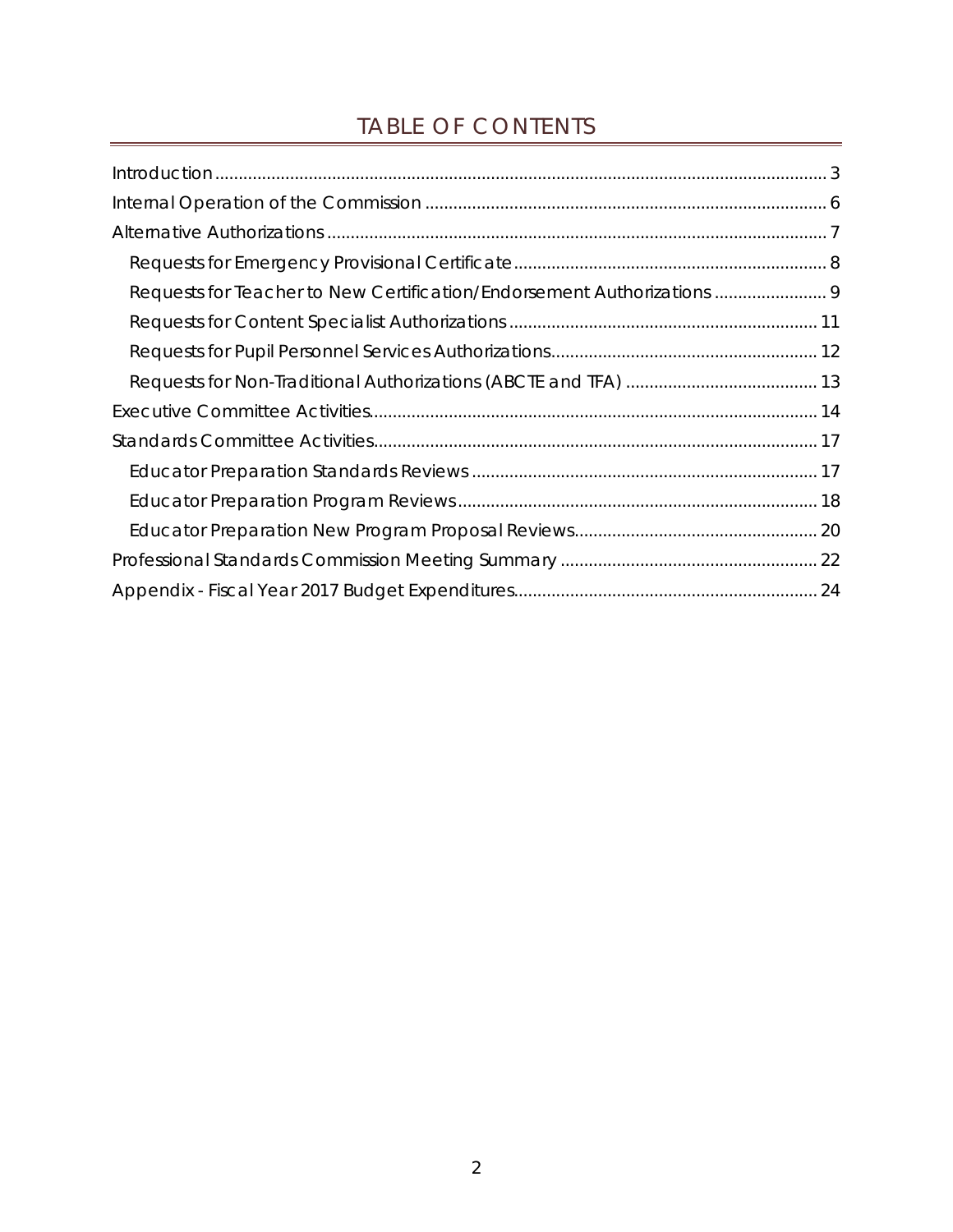## INTRODUCTION

<span id="page-2-0"></span>The 1972 state legislature established the Professional Standards Commission (PSC). This legislative action combined the Professional Practices Commission, established by the state legislature in 1969, with the Professional Standards Board, an advisory board appointed by the State Board of Education. The Commission consists of 18 constituency members appointed or reappointed for terms of three years:

- Secondary or Elementary Classroom Teacher (5)
- Exceptional Child Teacher (1)
- School Counselor (1)
- Elementary School Principal (1)
- Secondary School Principal (1)
- Special Education Director (1)
- School Superintendent (1)
- School Board Member (1)
- Public Higher Education Faculty Member (2)
- Private Higher Education Faculty Member (1)
- Public Higher Education Letters and Sciences Faculty Member (1)
- State Career & Technical Education Staff Member (1)
- State Department of Education Staff Member (1)

For further detail regarding the establishment and membership of the Professional Standards Commission, see Idaho Code §33-1252.

#### *PSC Vision*

The PSC will continue to provide leadership for professional standards and accountability in Idaho's schools. We will handle that responsibility with respect and in a timely fashion. We will nurture positive relationships and collaborative efforts with a wide range of stakeholders. We will be a dynamic force and a powerful voice advocating on behalf of Idaho's children.

#### *PSC Mission*

The PSC makes recommendations to the State Board of Education and renders decisions that provide Idaho with competent, qualified, ethical educators dedicated to rigorous standards, pre-K-12 student achievement, and improved professional practice.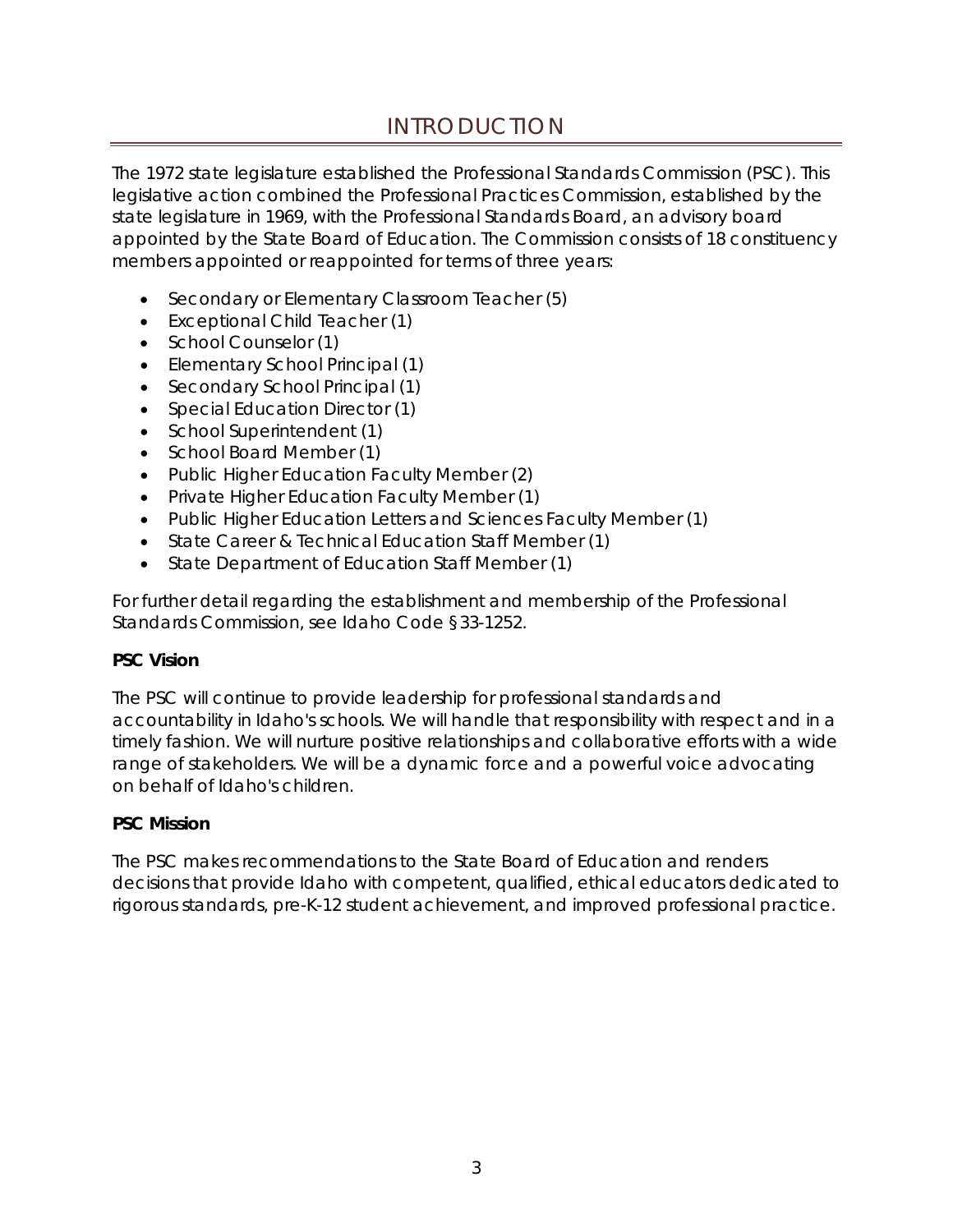#### *Statutory Responsibilities of the Professional Standards Commission*

1. "The commission shall have authority to adopt recognized professional codes and standards of ethics, conduct and professional practices which shall be applicable to teachers in the public schools of the state, and submit the same to the state board of education for its consideration and approval. Upon their approval by the state board of education, the professional codes and standards shall be published by the board."

Idaho Code §33-1254

- 2. "The professional standards commission may conduct investigations on any signed allegation of unethical conduct of any teacher brought by:
	- a. An individual with a substantial interest in the matter, except a student in an Idaho public school; or
	- b. A local board of trustees."

Idaho Code §33-1209

3. "The commission may make recommendations to the state board of education in such areas as teacher education, teacher certification and teaching standards, and such recommendations to the state board of education or to boards of trustees of school districts as, in its judgment, will promote improvement of professional practices and competence of the teaching profession of this state, it being the intent of this act to continually improve the quality of education in the public schools of this state."

Idaho Code §33-1258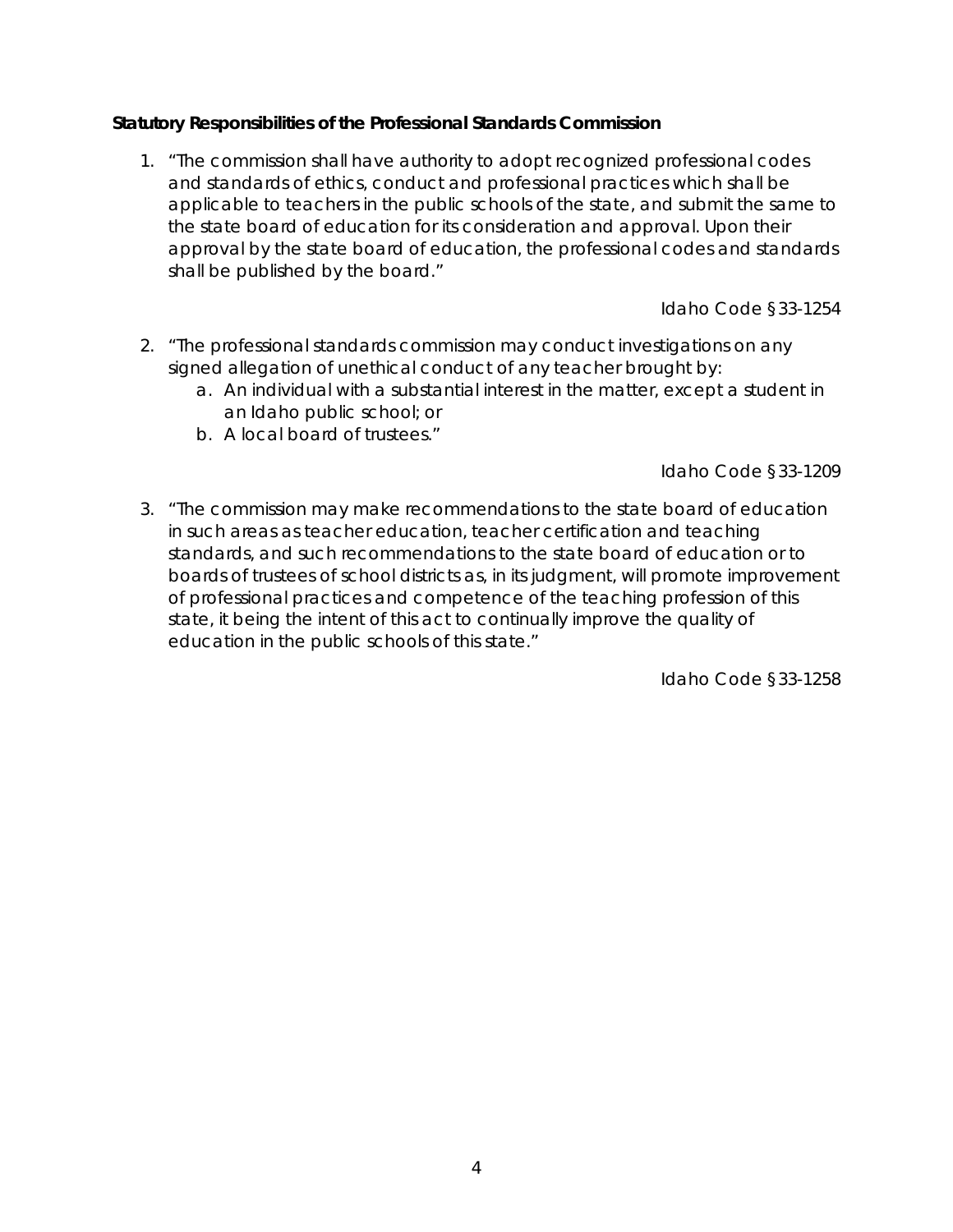## *Professional Standards Commission Membership*

During the 2016-2017 academic year, the PSC met five times: September, November, January, March, and June. The following individuals served as members of the PSC:

| Name                        | Agency                                     | <b>Member Representation</b>                      |  |
|-----------------------------|--------------------------------------------|---------------------------------------------------|--|
| Clara Allred                | <b>Twin Falls</b>                          | Special Education<br>Administrator                |  |
| Margaret Chipman            | Weiser SD #431                             | <b>School Board Member</b>                        |  |
| Steve Copmann               | Cassia County Joint SD<br>#151             | Secondary School Principal                        |  |
| Kathy Davis                 | St. Maries Joint SD #41                    | Secondary Classroom<br>Teacher                    |  |
| Kristi Enger                | Idaho Career & Technical<br>Education      | Career & Technical<br>Education                   |  |
| Mark Gorton                 | Lakeland Joint SD #272                     | Secondary Classroom<br>Teacher                    |  |
| Dr. Dana Johnson            | <b>Brigham Young University -</b><br>Idaho | Private Higher Education                          |  |
| Pete Koehler                | Idaho Department of<br>Education           | Department of Education                           |  |
| Marjean McConnell           | Bonneville Joint SD #93                    | School Superintendent                             |  |
| Charlotte McKinney, Chair   | Mountain View SD #244                      | Secondary Classroom<br>Teacher                    |  |
| Dr. Mark Neill              | Idaho State University                     | <b>Public Higher Education</b>                    |  |
| Dr. Taylor Raney            | University of Idaho                        | <b>Public Higher Education</b>                    |  |
| Dr. Tony Roark              | <b>Boise State University</b>              | Public Higher Education -<br>Letters and Sciences |  |
| Dr. Elisa Saffle            | Bonneville Joint SD #93                    | <b>Elementary School Principal</b>                |  |
| Donna Sulfridge, Vice Chair | Mountain Home SD #193                      | <b>Elementary Classroom</b><br>Teacher            |  |
| Virginia Welton             | Coeur d'Alene SD #271                      | <b>Exceptional Child Teacher</b>                  |  |
| Mike Wilkinson              | Twin Falls SD #411                         | <b>School Counselor</b>                           |  |
| Kim Zeydel                  | West Ada SD $#2$                           | Secondary Classroom<br>Teacher                    |  |

Lisa Colón Durham served as administrator for the PSC from July 1, 2016, to June 30, 2017.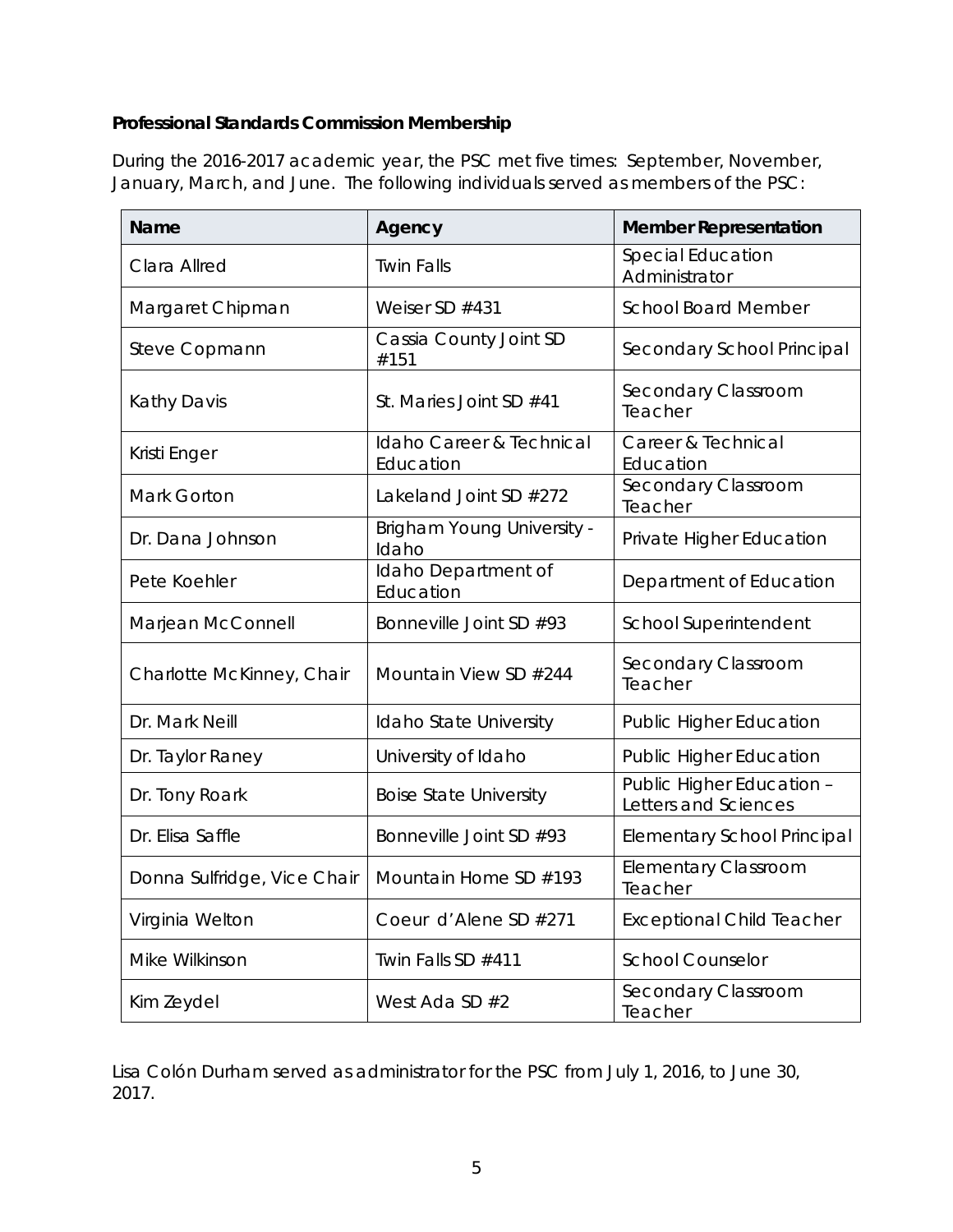# INTERNAL OPERATION OF THE COMMISSION

<span id="page-5-0"></span>The PSC has five standing committees that have specific duties. Below is a summary of the main duties for each of the standing committees.

### **1. Authorizations Committee**

- Reviews and makes recommendations to the PSC regarding:
	- o Approval of alternative authorizations to teach, serve as an administrator, or provide pupil personnel services;
	- o Policies and procedures for alternative authorizations;
	- o The development and publishing of certification reports as needed.

## **2. Budget Committee**

- Develops a yearly budget;
- Monitors and makes recommended revisions to the annual budget.

## **3. Executive Committee**

- Reviews, maintains, and revises the Code of Ethics for Idaho Professional Educators as needed;
- Determines if there is probable cause to pursue discipline against a certificated educator for alleged unethical conduct.

## **4. Professional Development Committee**

• Develops recommendations for the professional development of certified educators in the state of Idaho.

#### **5. Standards Committee**

- Develops recommendations for preservice educator standards for consideration by the State Board of Education;
- Develops and/or maintains standards and review processes for educator preparation programs including:
	- o Annual review of approximately 20 percent of state educator preparation standards, certificates and endorsements;
	- o Coordination of national recognition and national program accreditation (Council for the Accreditation of Educator Preparation or CAEP) along with state review to assure graduates of the program meet the state preparation standards;
- Develops and gives recommendations to the PSC for educator assessment(s) and qualifying scores;
- Develops and gives recommendations to the PSC for educator certificate and endorsement requirements for consideration by the State Board of Education.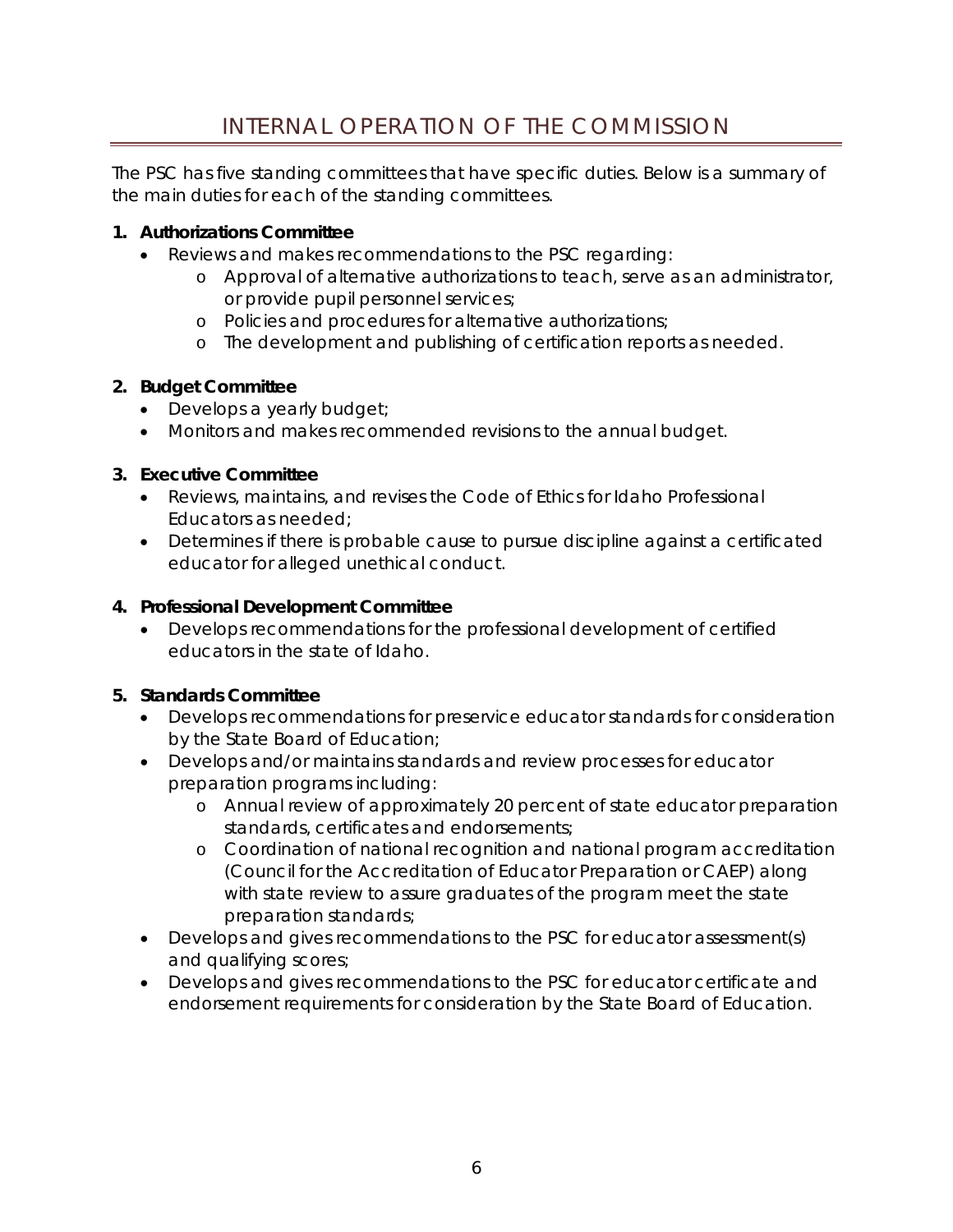## ALTERNATIVE AUTHORIZATIONS

<span id="page-6-0"></span>Local school districts, including charter schools or other educational agencies, may request approval of an alternative authorization for an individual to fill a certificated position when he/she does not presently hold an appropriate Idaho educator certificate/endorsement. The alternative authorization request shall be made only after a reasonable effort has been made by the district to find a competent, certificated individual to fill the position. The individual must have a plan that leads to certification in the assigned area.

For further detail regarding alternative authorizations, see Alternative Authorizations [website.](http://www.sde.idaho.gov/cert-psc/cert/apply/alt-auth.html)

| <b>Authorization Type</b>                       | <b>Number of Authorizations</b> |  |
|-------------------------------------------------|---------------------------------|--|
| <b>Emergency Provisional Certificate</b>        | 29                              |  |
| <b>Teacher to New Certification/Endorsement</b> | 253                             |  |
| <b>Content Specialist</b>                       | 403                             |  |
| <b>Pupil Personnel Services</b>                 |                                 |  |
| Non-Traditional Route - ABCTE                   | 223                             |  |
| Non-Traditional Route - TFA                     | 12                              |  |
| <b>TOTAL</b>                                    | 931                             |  |

There were 19,117 total certificated educators employed statewide during the 2016- 2017 school year. The percentage of educators working with an alternative authorization was 4.87 percent.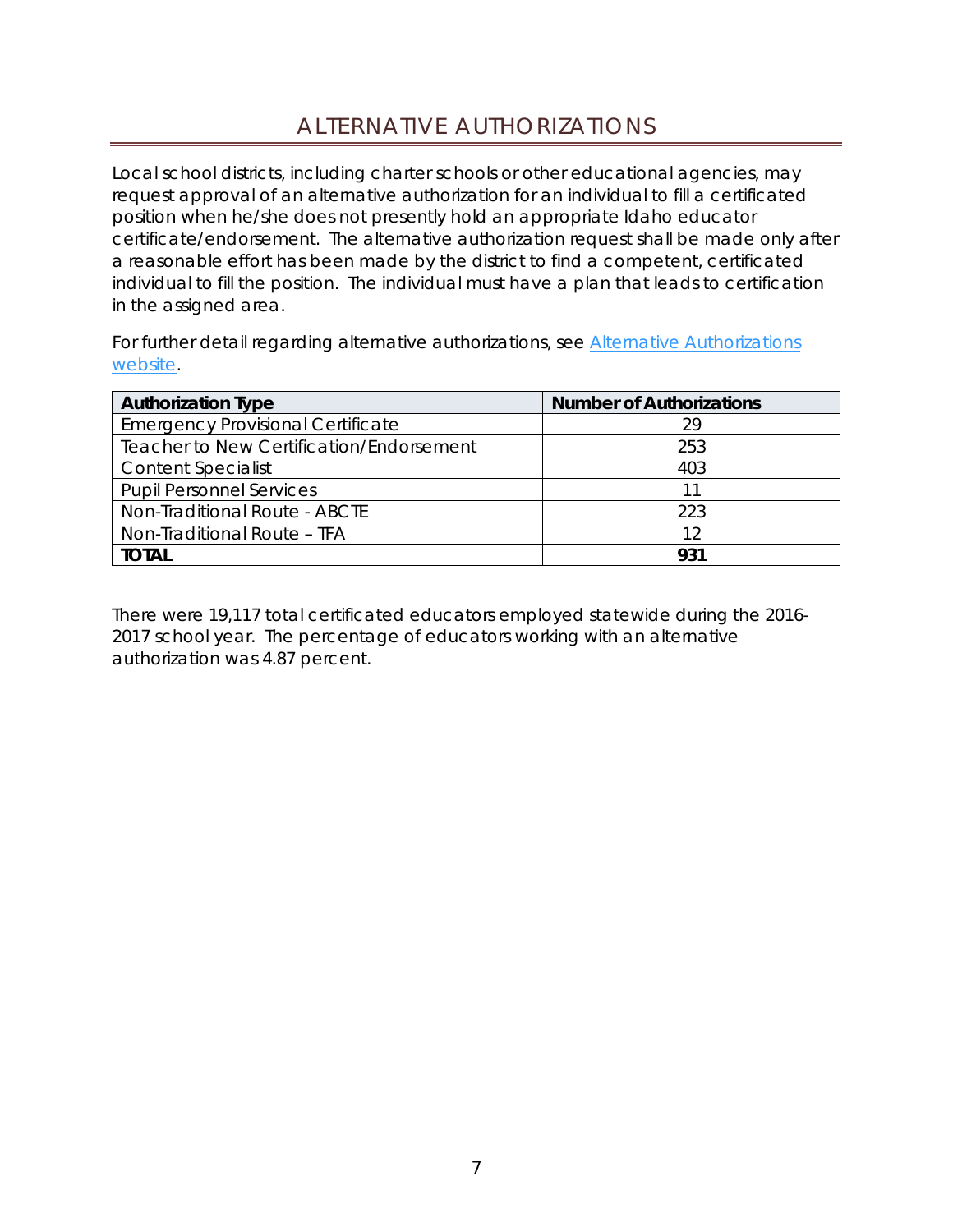## REQUESTS FOR EMERGENCY PROVISIONAL CERTIFICATE

<span id="page-7-0"></span>The purpose of the Emergency Provisional Certificate is to allow an Idaho school district/charter to hire a candidate for one year who does not hold a valid Idaho credential to serve in an assignment that requires certification/endorsement in an emergency situation. The district must declare an emergency and the candidate must have at least two years of college training. There were 29 Emergency Provisional Certificates with 37 total endorsements issued during the 2016-2017 school year as follows:

| <b>Number Issued</b> | Endorsement                                |
|----------------------|--------------------------------------------|
| 9                    | All Subjects K/8                           |
|                      | American Government/Political Science 6/12 |
|                      | <b>Basic Mathematics 6/12</b>              |
|                      | Communication 6/12                         |
|                      | Counselor K/12                             |
|                      | Drama 6/12                                 |
|                      | Economics 6/12                             |
|                      | Engineering 6/12                           |
|                      | English 6/12                               |
| 4                    | Health 6/12                                |
| 3                    | Mathematics 6/12                           |
|                      | Mathematics 6/9                            |
|                      | Music 6/12                                 |
| 3                    | Physical Education 6/12                    |
|                      | Physical Education K/12                    |
|                      | Physical Science 6/12                      |
|                      | Principles of Engineering (CTE)            |
|                      | Social Studies 6/12                        |
| 2                    | Speech Language Pathologist                |
|                      | Technology Education 6/12                  |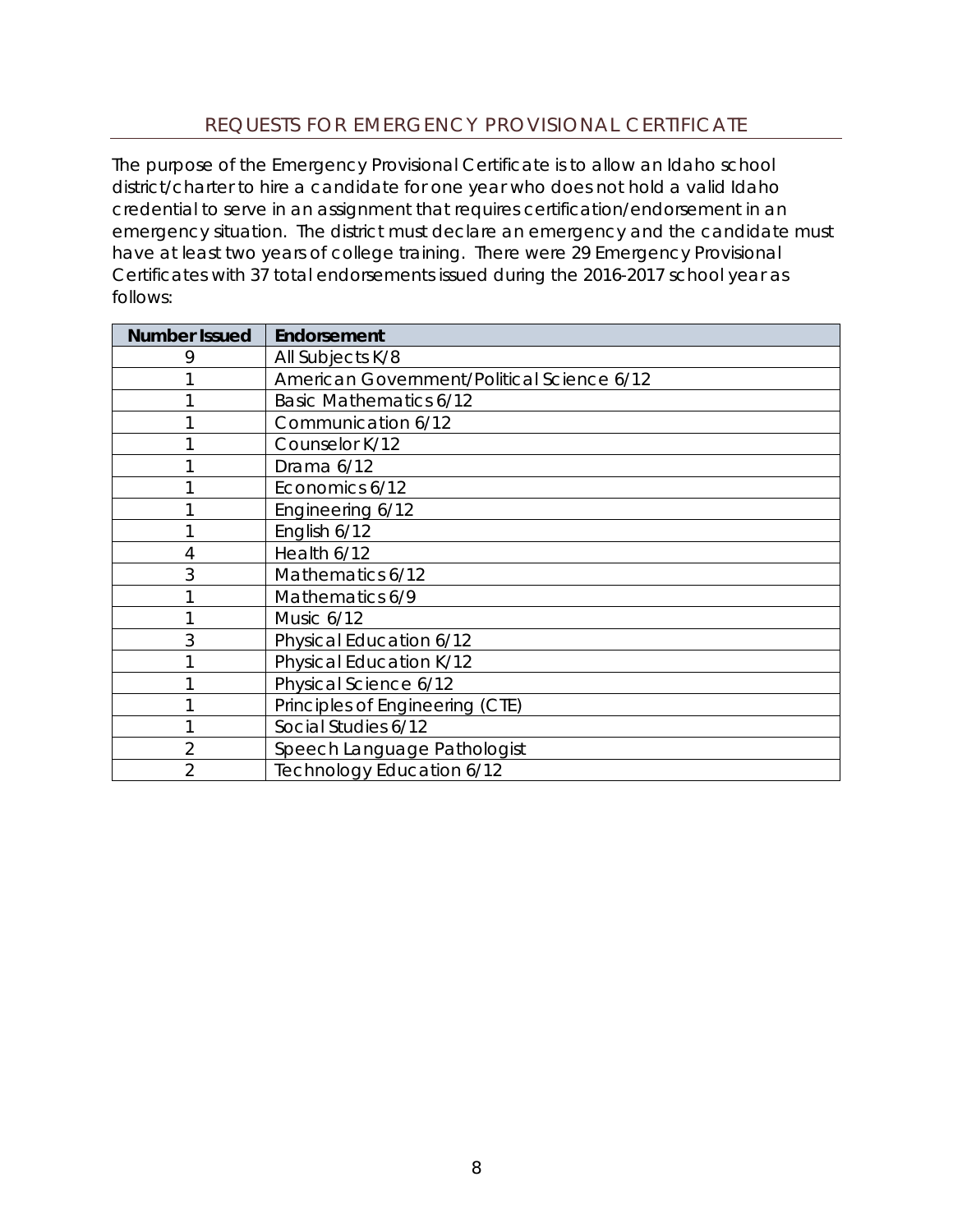## <span id="page-8-0"></span>REQUESTS FOR TEACHER TO NEW CERTIFICATION/ENDORSEMENT AUTHORIZATIONS

The purpose of this authorization is to allow an Idaho school district/charter to hire a candidate who holds a valid Idaho credential to serve in an assignment for which the candidate does not hold the appropriate certificate/endorsement. The district must show that the candidate is uniquely qualified to serve in the assignment while the candidate works toward obtaining the applicable certificate/endorsement. There were 253 Teacher to New Certification authorizations with 263 total endorsements issued during the 2016-2017 school year as follows:

| <b>Number Issued</b> | Endorsement                                |
|----------------------|--------------------------------------------|
| 13                   | All Subjects K/8                           |
| 8                    | American Government/Political Science 6/12 |
| 1                    | American Sign Language K/12                |
| 3                    | Art K/12                                   |
| 3                    | <b>Basic Mathematics 6/12</b>              |
| 5                    | <b>Biological Science 6/12</b>             |
| $\overline{2}$       | <b>Business Technology Education 6/12</b>  |
| 3                    | Chemistry 6/12                             |
| 1                    | Communication 6/12                         |
| 5                    | Counselor K/12                             |
| 1                    | Deaf/Hard of Hearing K/12                  |
| 5                    | Director of Special Education              |
| 3                    | Drama 6/12                                 |
| 10                   | Early Childhood Special Education Pre-K/3  |
| 11                   | Earth Science 6/12                         |
| 1                    | Earth Science 6/9                          |
| 10                   | Economics 6/12                             |
| $\overline{7}$       | English 6/12                               |
| 3                    | English as a New Language K/12             |
| 42                   | <b>Exceptional Child Generalist K/12</b>   |
| $\overline{2}$       | Family and Consumer Sciences 6/12          |
| 1                    | Geography 6/12                             |
| $\overline{2}$       | Gifted and Talented K/12                   |
| 9                    | Health 6/12                                |
| 1                    | Health 6/9                                 |
| 3                    | Health K/12                                |
| 4                    | History 6/12                               |
|                      | Industrial Maintenance Mech (CTE)          |
| 1                    | Literacy K/12                              |
| 1                    | Marketing Technology Education 6/12        |
| 11                   | Mathematics 6/12                           |
| 1                    | Mathematics 6/9                            |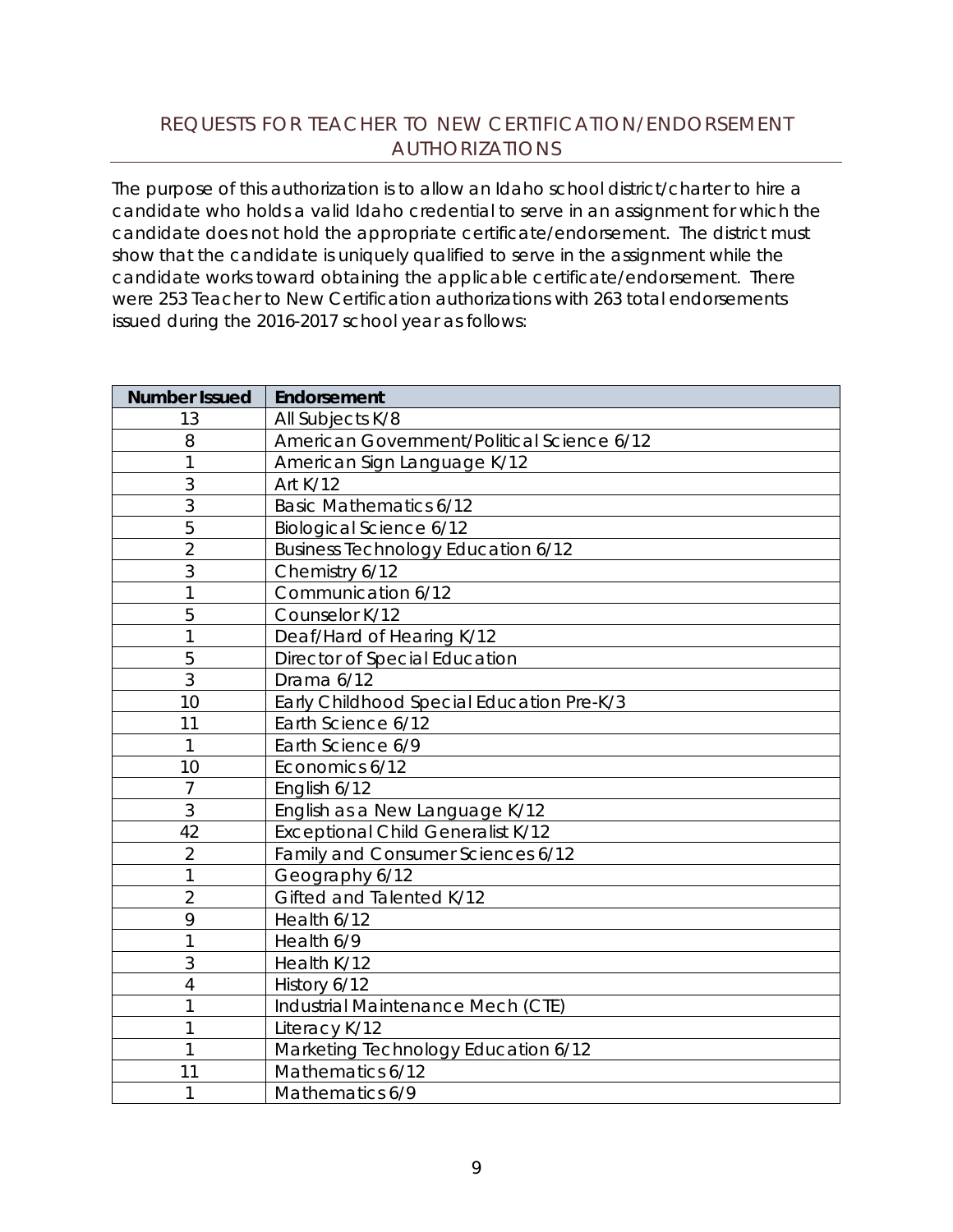| <b>Number Issued</b> | Endorsement                           |
|----------------------|---------------------------------------|
|                      | Music K/12                            |
| 8                    | Natural Science 6/12                  |
| 8                    | Physical Education 6/12               |
| $\overline{2}$       | Physical Education K/12               |
| 9                    | Physical Science 6/12                 |
|                      | Physical Science 6/9                  |
| $\overline{2}$       | Physics 6/12                          |
| 20                   | Principal Pre-K/12                    |
|                      | Professional-Technical Administrator  |
|                      | Psychology 6/12                       |
| $\overline{2}$       | <b>School Psychologist</b>            |
|                      | Social Studies 6/12                   |
|                      | Social Worker K/12                    |
|                      | Sociology/Anthropology 6/12           |
| 6                    | Spanish 6/12                          |
| $\overline{2}$       | Spanish K/12                          |
|                      | Sports Medicine/Athletic Train (CTE)  |
| 9                    | Superintendent                        |
| 12                   | Teacher Librarian K/12                |
|                      | TV Production/Broadcasting 6/12 (CTE) |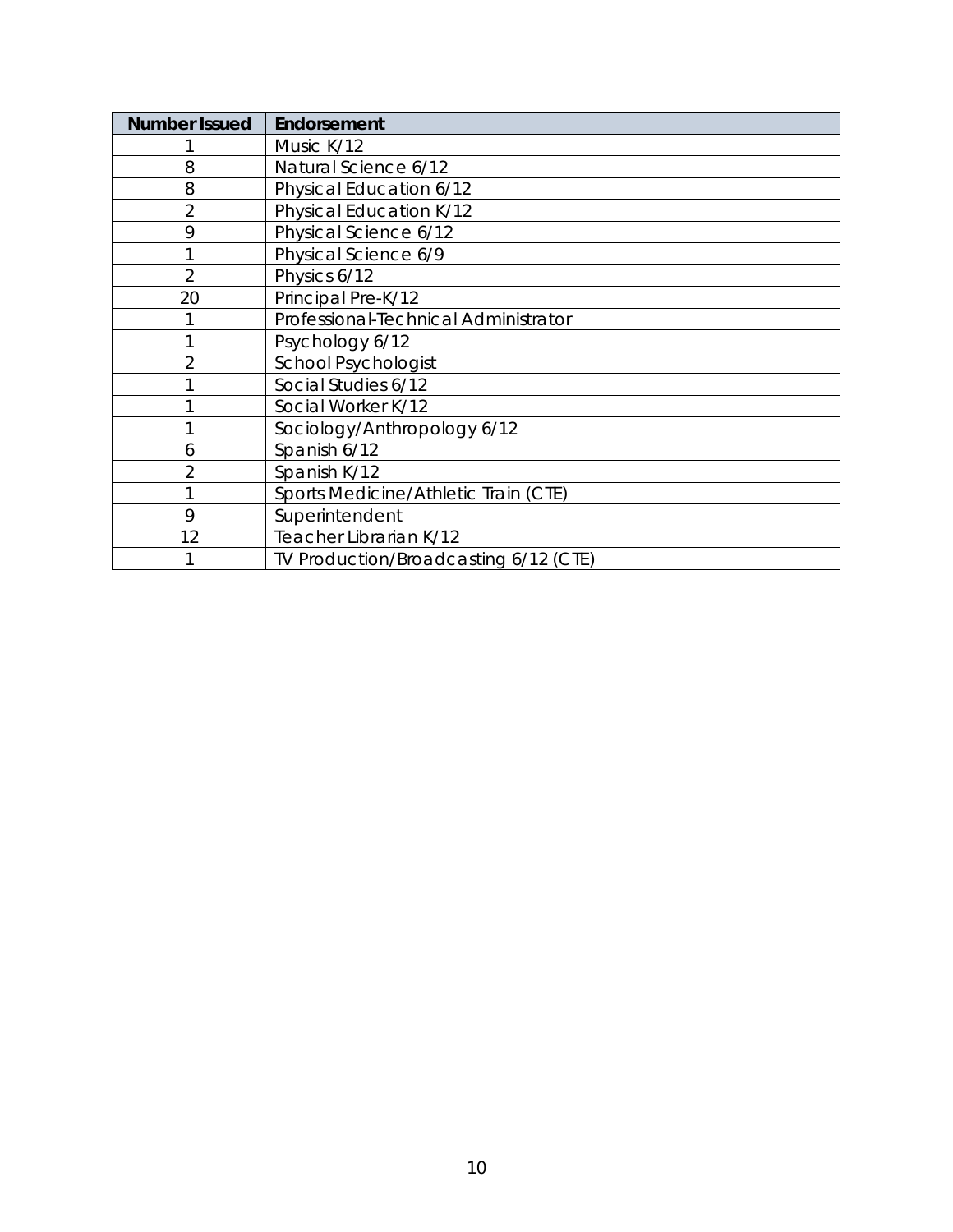## REQUESTS FOR CONTENT SPECIALIST AUTHORIZATIONS

<span id="page-10-0"></span>The purpose of this authorization is to allow an Idaho school district/charter to hire a candidate who does not hold a valid Idaho credential to serve in an assignment that requires certification/endorsement. The district must show that the candidate is uniquely qualified to serve in the assignment while the candidate works toward obtaining the applicable certificate/endorsement. There were 403 Content Specialist authorizations with 460 total endorsements issued during the 2016-2017 school year as follows:

| <b>Number Issued</b> | Endorsement                                |
|----------------------|--------------------------------------------|
|                      | Ag Power Machinery (CTE)                   |
| 135                  | All Subjects K/8                           |
| $\overline{2}$       | American Government/Political Science 6/12 |
| $\overline{2}$       | Art 6/12                                   |
| 4                    | Art K/12                                   |
| 1                    | <b>Basic Mathematics 6/12</b>              |
| 15                   | <b>Biological Science 6/12</b>             |
| 1                    | Bldg Trades Const 6/12 (CTE)               |
| 3                    | <b>Business Technology Education 6/12</b>  |
| 1                    | Chemistry 6/12                             |
| 1                    | Communication 6/12                         |
| 15                   | Counselor K/12                             |
| 1                    | Drafting 6/12 (CTE)                        |
| $\overline{2}$       | Drama 6/12                                 |
| 6                    | Early Childhood Special Education Pre-K/3  |
| 5                    | Earth Science 6/12                         |
| $\overline{2}$       | Economics 6/12                             |
| 32                   | English 6/12                               |
| $\overline{2}$       | English as a New Language K/12             |
| 96                   | <b>Exceptional Child Generalist K/12</b>   |
| 9                    | Family and Consumer Sciences 6/12          |
| 3                    | French 6/12                                |
| 1                    | Gen Engineering 6/12 (CTE)                 |
| 1                    | Geography 6/12                             |
| 1                    | Geology 6/12                               |
| 3                    | Health 6/12                                |
| 11                   | History 6/12                               |
| 1                    | Law Enforcement (CTE)                      |
| 1                    | Literacy K/12                              |
| 33                   | Mathematics 6/12                           |
| 1                    | Music 6/12                                 |
| 12                   | Music K/12                                 |
| 19                   | Natural Science 6/12                       |
| $\overline{2}$       | Physical Education 6/12                    |
| $\overline{4}$       | Physical Education K/12                    |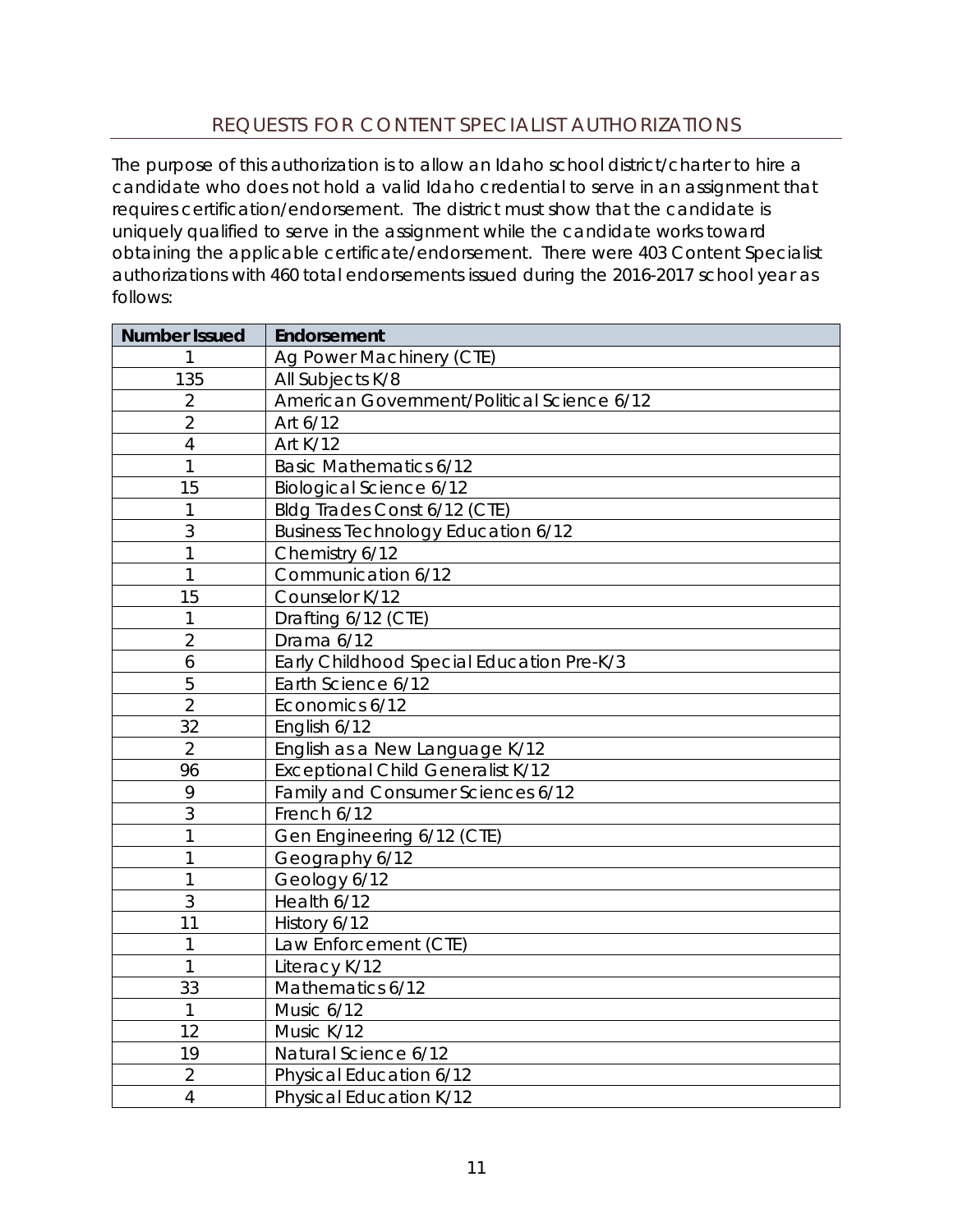| <b>Number Issued</b> | Endorsement                     |
|----------------------|---------------------------------|
|                      | Physical Science 6/12           |
| 3                    | Physics 6/12                    |
| 10                   | <b>School Psychologist</b>      |
|                      | <b>School Social Worker</b>     |
| ኅ                    | Social Studies 6/12             |
|                      | Sociology 6/12                  |
|                      | Sociology/Anthropology 6/12     |
| 8                    | Spanish 6/12                    |
|                      | Spanish K/12                    |
|                      | Speech Language Pathologist     |
|                      | Sports Medicine/Athl 6/12 (CTE) |
|                      | Work-Based Learning Coordinator |

## <span id="page-11-0"></span>REQUESTS FOR PUPIL PERSONNEL SERVICES AUTHORIZATIONS

The purpose of this authorization is to allow an Idaho school district/charter to hire a candidate who does not hold a valid Idaho credential to serve in an assignment that requires the Pupil Personnel Services Certificate. The authorization allows the candidate to serve in the assignment while working toward obtaining the Pupil Personnel Services Certificate and the applicable endorsement. There were 11 Pupil Personnel Services authorizations with 11 total endorsements issued during the 2016-2017 school year as follows:

| <b>Number Issued</b> | Endorsement               |
|----------------------|---------------------------|
|                      | School Counselor K/12     |
|                      | School Social Worker K/12 |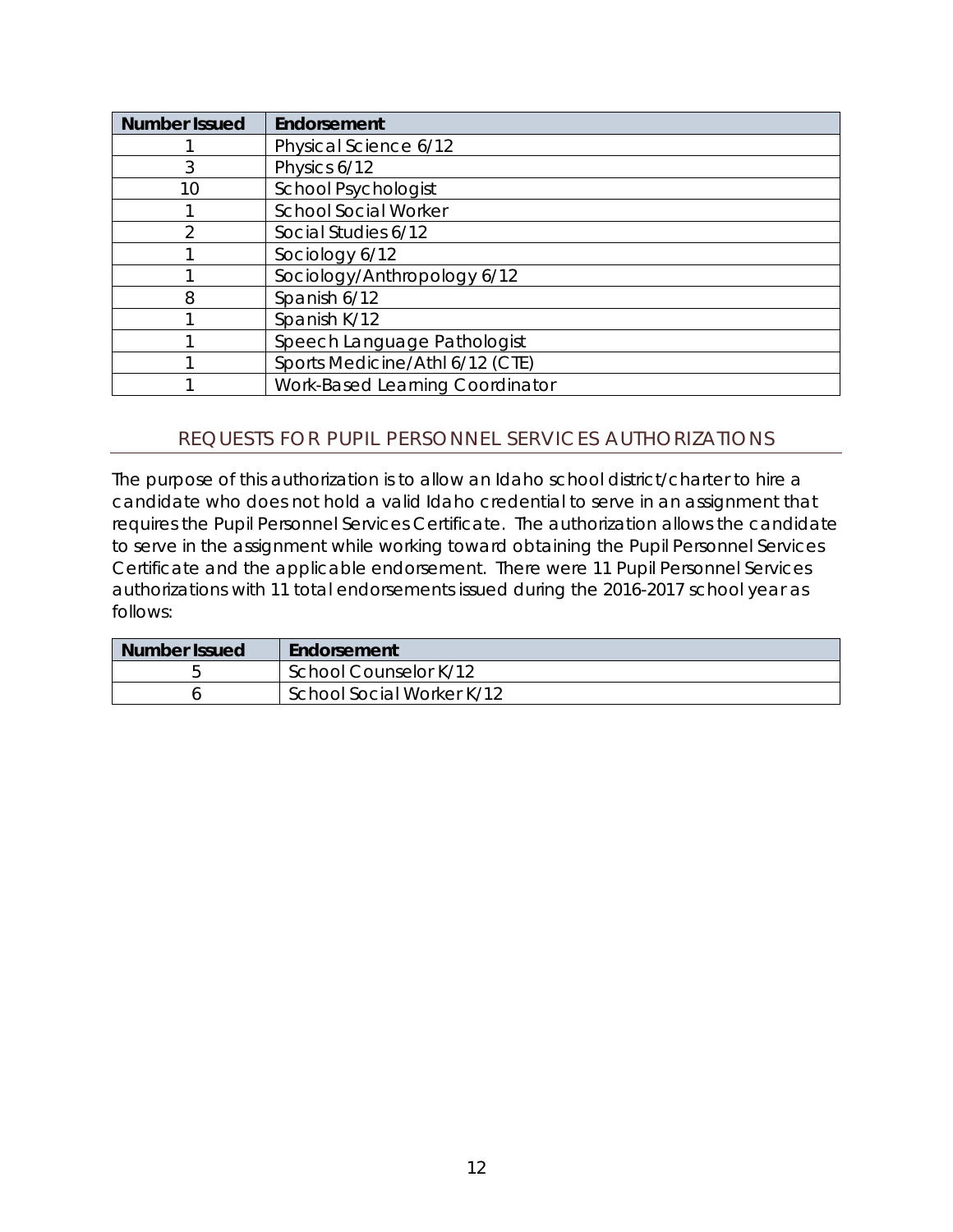## <span id="page-12-0"></span>REQUESTS FOR NON-TRADITIONAL AUTHORIZATIONS (ABCTE AND TFA)

The purpose of the non-traditional programs is to provide an alternative for individuals to become certificated teachers in Idaho without following a standard teacher education program. There are two State Board-approved, non-traditional programs:

• **American Board for Certification of Teacher Excellence (ABCTE)**

This is a computer-based route designed as an avenue to enter the teaching profession or to add additional certificates or endorsements to an already existing Idaho teaching credential. The candidate must first hold a bachelor's degree.

#### • **Teach For America (TFA)**

Teach for America is a program designed to enlist college graduates with a bachelor's degree to teach in low-income communities for two years.

| <b>Number Issued</b> | Endorsement                              |
|----------------------|------------------------------------------|
| 145                  | All Subjects K/8                         |
| 17                   | <b>Biological Science 6/12</b>           |
|                      | Chemistry 6/12                           |
| 26                   | English 6/12                             |
| 55                   | <b>Exceptional Child Generalist K/12</b> |
|                      | History 6/12                             |
|                      | Literacy K/12                            |
| 19                   | Mathematics 6/12                         |
| 12                   | Natural Science 6/12                     |

There were 223 Non-Traditional – ABCTE authorizations with 283 total endorsements issued during the 2016-2017 school year as follows:

There were 12 Non-Traditional – TFA authorizations with 16 total endorsements issued during the 2016-2017 school year as follows:

| <b>Number Issued</b> | Endorsement                              |
|----------------------|------------------------------------------|
|                      | <b>Basic Mathematics 6/12</b>            |
|                      | Biological Science 6/12                  |
|                      | English 6/12                             |
|                      | <b>Exceptional Child Generalist K/12</b> |
|                      | Health 6/12                              |
|                      | Mathematics 6/12                         |
|                      | Natural Science 6/12                     |
|                      | Physical Science 6/12                    |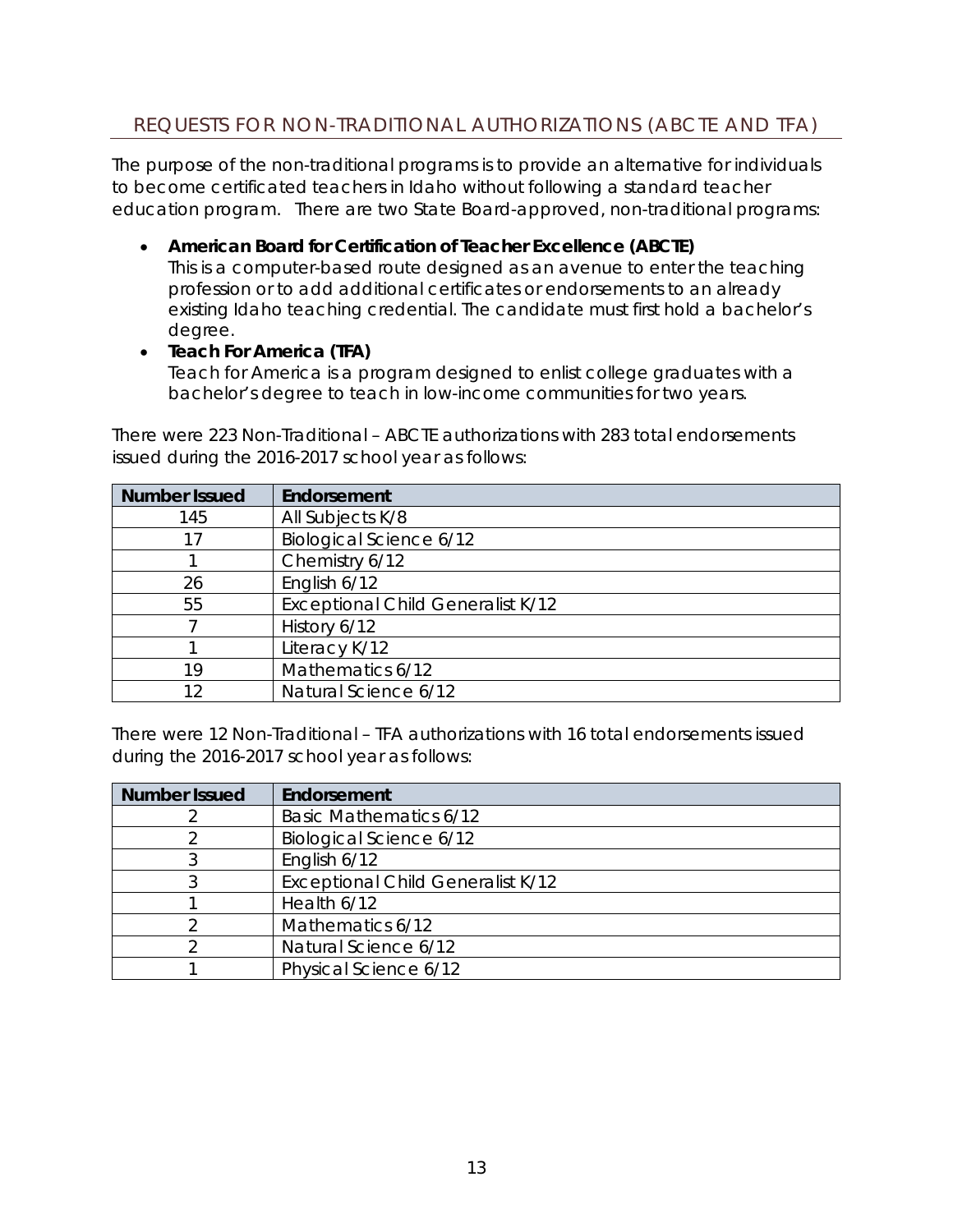<span id="page-13-0"></span>Under Idaho Code §33-1208 and §33-1209, the PSC has the responsibility for suspending, revoking, issuing letters of reprimand, or placing reasonable conditions on any certificate for educator misconduct. The administrator of the PSC, in conjunction with the deputy attorney general and PSC staff, conducts a review of the written allegation using established guidelines to determine whether to open an investigation or remand the issue to the school district to resolve locally. The Executive Committee considers the allegation(s) and all additional relevant information to determine whether probable cause exists to warrant the filing of an administrative complaint. If probable cause is determined, the Executive Committee recommends disciplinary action to be taken against a certificate. Once an administrative complaint is filed, a hearing may be requested.

During 2016-2017, the PSC received 67 written complaints of alleged educator ethical misconduct, of which thirty-two (32) cases were opened. Additionally, 49 cases were closed during 2016-2017. Nine (9) of the 49 closed cases involved educators who were employed as administrators. Furthermore, PSC staff conducted one (1) certification denial hearing and nine (9) educator ethical misconduct hearings. The data below represents the cases that were closed.

| Case<br><b>Number</b> | <b>Category of Ethics Violation</b>     | Probable<br>Cause<br>Found | <b>Disciplinary Action</b> |
|-----------------------|-----------------------------------------|----------------------------|----------------------------|
| 21215                 | Inappropriate Conduct with Student      | Yes                        | Revocation                 |
| 21227                 | Miscellaneous                           | No                         |                            |
| 21402                 | Sexual Misconduct NOT with a<br>Student | Yes                        | Revocation<br>(Permanent)  |
| 21403                 | Miscellaneous                           | <b>No</b>                  |                            |
| 21416                 | Substance Abuse                         | Yes                        | Conditioned<br>Certificate |
| 21431                 | Inappropriate Conduct with Student      | Yes                        | Revocation                 |
| 21432                 | <b>Breach of Contract</b>               | Yes                        | Letter of Reprimand        |
| 21435                 | <b>Application Discrepancy</b>          | <b>No</b>                  |                            |
| 21438                 | <b>Application Discrepancy</b>          | <b>No</b>                  |                            |
| 21444                 | <b>Application Discrepancy</b>          | <b>No</b>                  |                            |
| 21447                 | Inappropriate Conduct with Student      | Yes                        | Suspension                 |
| 21448                 | <b>Application Discrepancy</b>          | Yes                        | Letter of Reprimand        |
| 21449                 | <b>Application Discrepancy</b>          | <b>No</b>                  |                            |
| 21503                 | <b>Application Discrepancy</b>          | <b>No</b>                  |                            |
| 21507                 | Substance Abuse                         | Yes                        | Suspension                 |
| 21511                 | <b>Application Discrepancy</b>          | <b>No</b>                  |                            |
| 21512                 | Misdemeanor                             | Yes                        | Revocation                 |
| 21518                 | Substance Abuse                         | Yes                        | Suspension                 |

## *2016-2017 Closed Ethics Cases*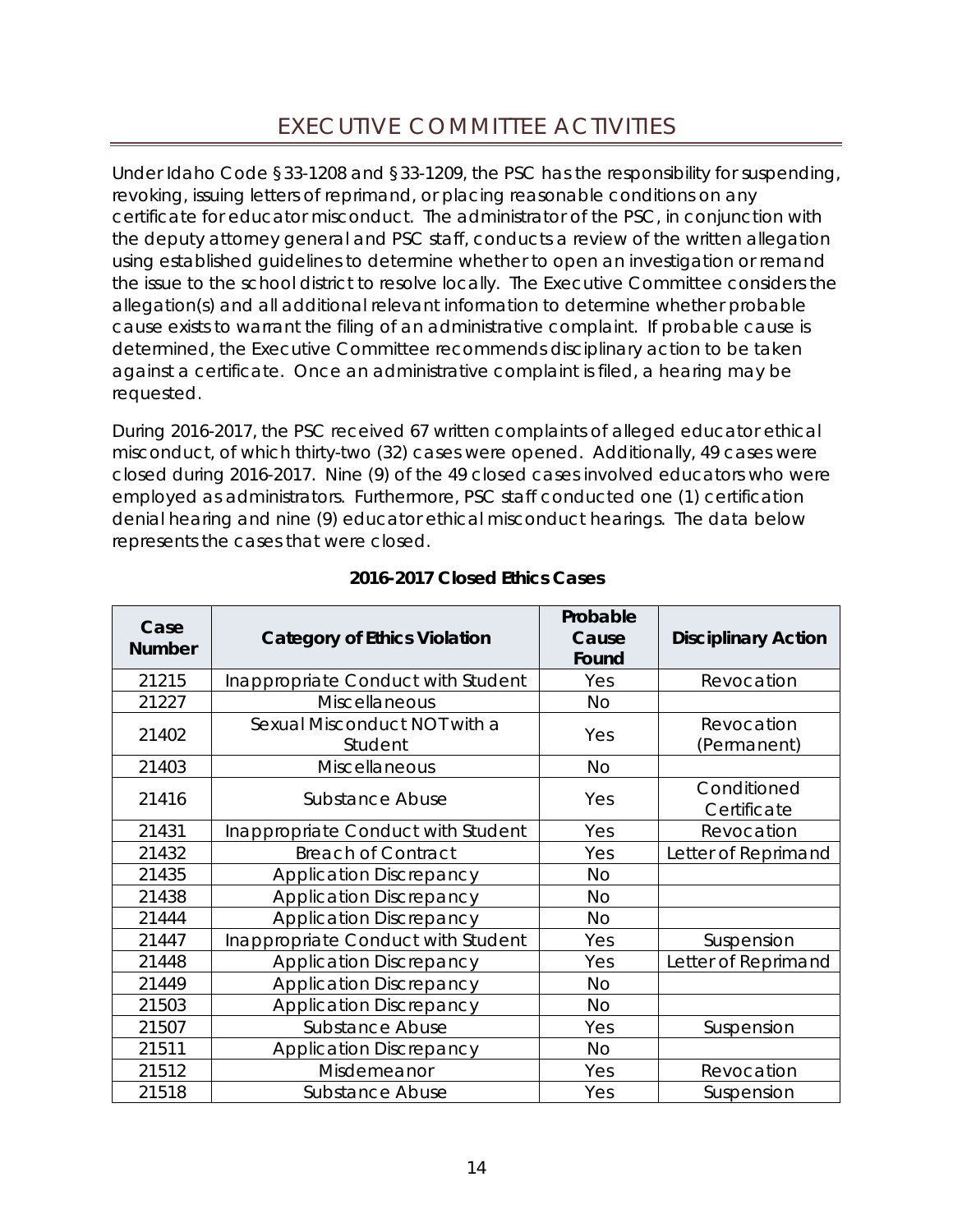| Case<br><b>Number</b> | <b>Category of Ethics Violation</b> | Probable<br>Cause<br>Found | <b>Disciplinary Action</b> |  |  |  |
|-----------------------|-------------------------------------|----------------------------|----------------------------|--|--|--|
| 21535                 | Inappropriate Conduct with Student  | Yes                        | Revocation                 |  |  |  |
| 21536                 | <b>Application Discrepancy</b>      | <b>No</b>                  |                            |  |  |  |
| 21538                 | <b>Application Discrepancy</b>      | Yes                        | Suspension                 |  |  |  |
| 21539                 | Sexual Misconduct with a Student    | Yes                        | Revocation<br>(Permanent)  |  |  |  |
| 21550                 | Inappropriate Conduct               | Yes                        | Suspension                 |  |  |  |
| 21554                 | <b>Application Discrepancy</b>      | <b>No</b>                  |                            |  |  |  |
| 21557                 | <b>Breach of Contract</b>           | Yes                        | Letter of Reprimand        |  |  |  |
| 21559                 | Sexual Misconduct with a Student    | Yes                        | Revocation                 |  |  |  |
| 21561                 | <b>Application Discrepancy</b>      | <b>No</b>                  |                            |  |  |  |
| 21603                 | Inappropriate Conduct with Student  | Yes                        | Revocation                 |  |  |  |
| 21604                 | <b>Application Discrepancy</b>      | <b>No</b>                  |                            |  |  |  |
| 21605                 | Sexual Misconduct with a Student    | <b>No</b>                  |                            |  |  |  |
| 21607                 | <b>Application Discrepancy</b>      | <b>No</b>                  |                            |  |  |  |
| 21609                 | <b>Application Discrepancy</b>      | <b>No</b>                  |                            |  |  |  |
| 21610                 | <b>Application Discrepancy</b>      | <b>No</b>                  |                            |  |  |  |
| 21611                 | Inappropriate Conduct with Student  | Yes                        | Revocation                 |  |  |  |
| 21612                 | Inappropriate Conduct with Student  | Yes                        | Suspension                 |  |  |  |
| 21615                 | Inappropriate Conduct with Student  | <b>No</b>                  |                            |  |  |  |
| 21616                 | <b>Breach of Contract</b>           | Yes                        | Letter of Reprimand        |  |  |  |
| 21618                 | Theft-Fraud                         | Yes                        | Suspension                 |  |  |  |
| 21620                 | Miscellaneous                       | <b>No</b>                  |                            |  |  |  |
| 21621                 | Inappropriate Conduct               | Yes                        | <b>Voluntary Surrender</b> |  |  |  |
| 21622                 | Miscellaneous                       | Yes                        | Letter of Reprimand        |  |  |  |
| 21623                 | <b>Substance Abuse</b>              | Yes                        | Suspension                 |  |  |  |
| 21624                 | Miscellaneous                       | <b>No</b>                  |                            |  |  |  |
| 21625                 | Miscellaneous                       | Yes                        | Letter of Reprimand        |  |  |  |
| 21626                 | Inappropriate Conduct with Student  | Yes                        | Suspension                 |  |  |  |
| 21627                 | Miscellaneous                       | Yes                        | Conditioned<br>Certificate |  |  |  |
| 21628                 | Theft-Fraud                         | Yes                        | Letter of Reprimand        |  |  |  |
| 21630                 | Miscellaneous                       | <b>No</b>                  |                            |  |  |  |
| 21705                 | Miscellaneous                       | <b>No</b>                  |                            |  |  |  |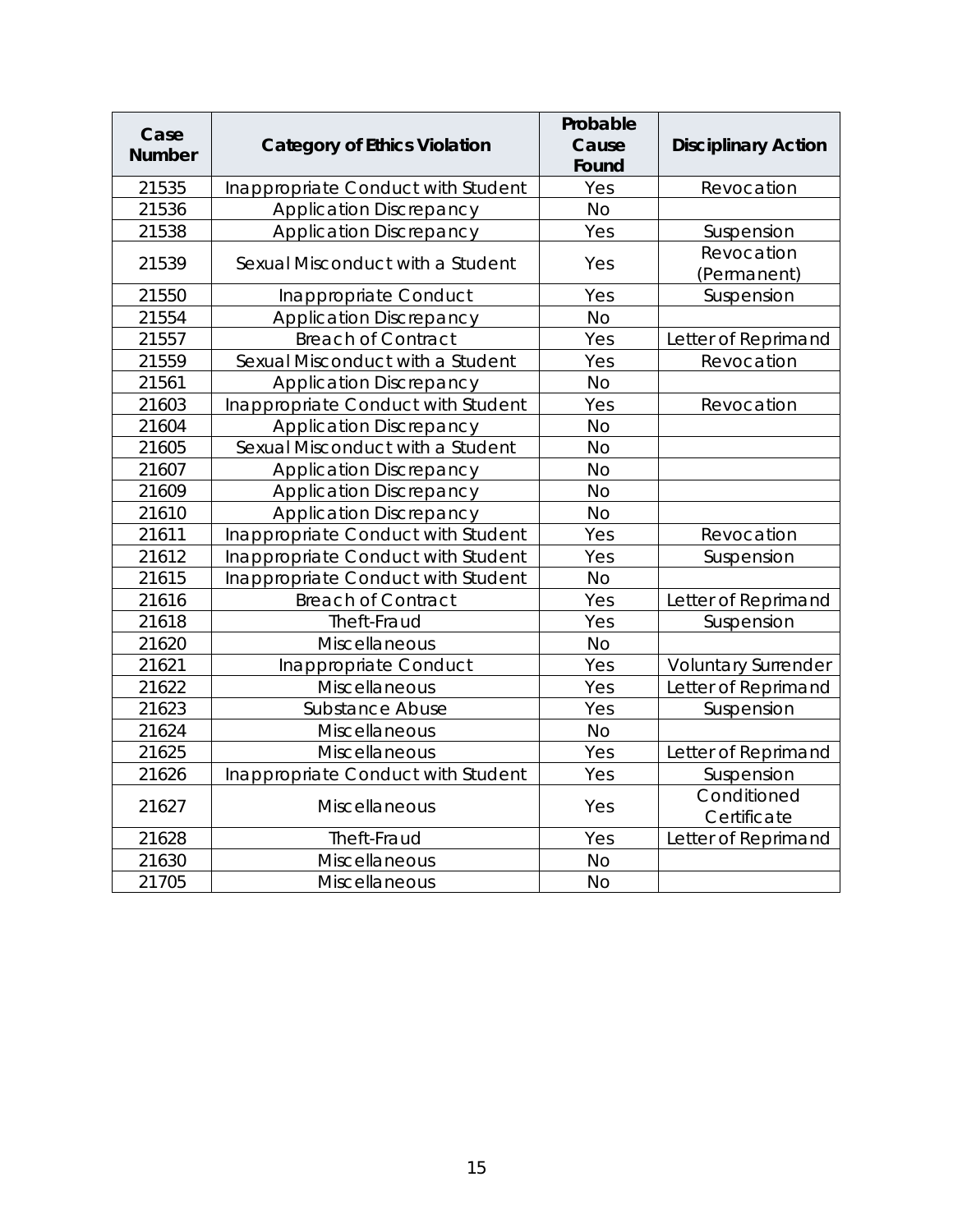## *2016-2017 Aggregate Data of Closed Ethics Cases Where Probable Cause Was Found*

During 2016-2017 the PSC closed 49 cases and finalized disciplinary action in 28 cases. The disaggregated data is shown below. The first table shows the data by the category of the ethics violation. The second table displays the data by the type of disciplinary action.

| <b>Category of Ethics Violation</b>  | <b>Number of Cases</b><br>Closed | <b>Percent of Cases</b><br>Closed |  |  |  |
|--------------------------------------|----------------------------------|-----------------------------------|--|--|--|
| <b>Application Discrepancy</b>       |                                  | 7%                                |  |  |  |
| <b>Breach of Contract</b>            | 3                                | 11%                               |  |  |  |
| Felony (Other)                       |                                  | $0\%$                             |  |  |  |
| Felony (Violent)                     |                                  | 0%                                |  |  |  |
| Inappropriate Conduct                |                                  | 7%                                |  |  |  |
| Inappropriate Conduct with Student   | 8                                | 25%                               |  |  |  |
| <b>Miscellaneous</b>                 | 3                                | 14%                               |  |  |  |
| Misdemeanor                          |                                  | 4%                                |  |  |  |
| Sexual Misconduct Not with a Student |                                  | 4%                                |  |  |  |
| Sexual Misconduct with a Student     | ◠                                | 7%                                |  |  |  |
| Substance Abuse                      | 4                                | 14%                               |  |  |  |
| Theft-Fraud                          | っ                                | 7%                                |  |  |  |

| <b>Type of Disciplinary Action</b> | <b>Number of Cases</b><br>Closed | <b>Percent of Cases</b><br>Closed |  |  |  |
|------------------------------------|----------------------------------|-----------------------------------|--|--|--|
| <b>Conditioned Certificate</b>     |                                  | 4%                                |  |  |  |
| Letter of Reprimand                |                                  | 29%                               |  |  |  |
| Revocation                         |                                  | 25%                               |  |  |  |
| Revocation (Permanent)             |                                  | 7%                                |  |  |  |
| Suspension                         |                                  | 32%                               |  |  |  |
| <b>Voluntary Surrender</b>         |                                  | 4%                                |  |  |  |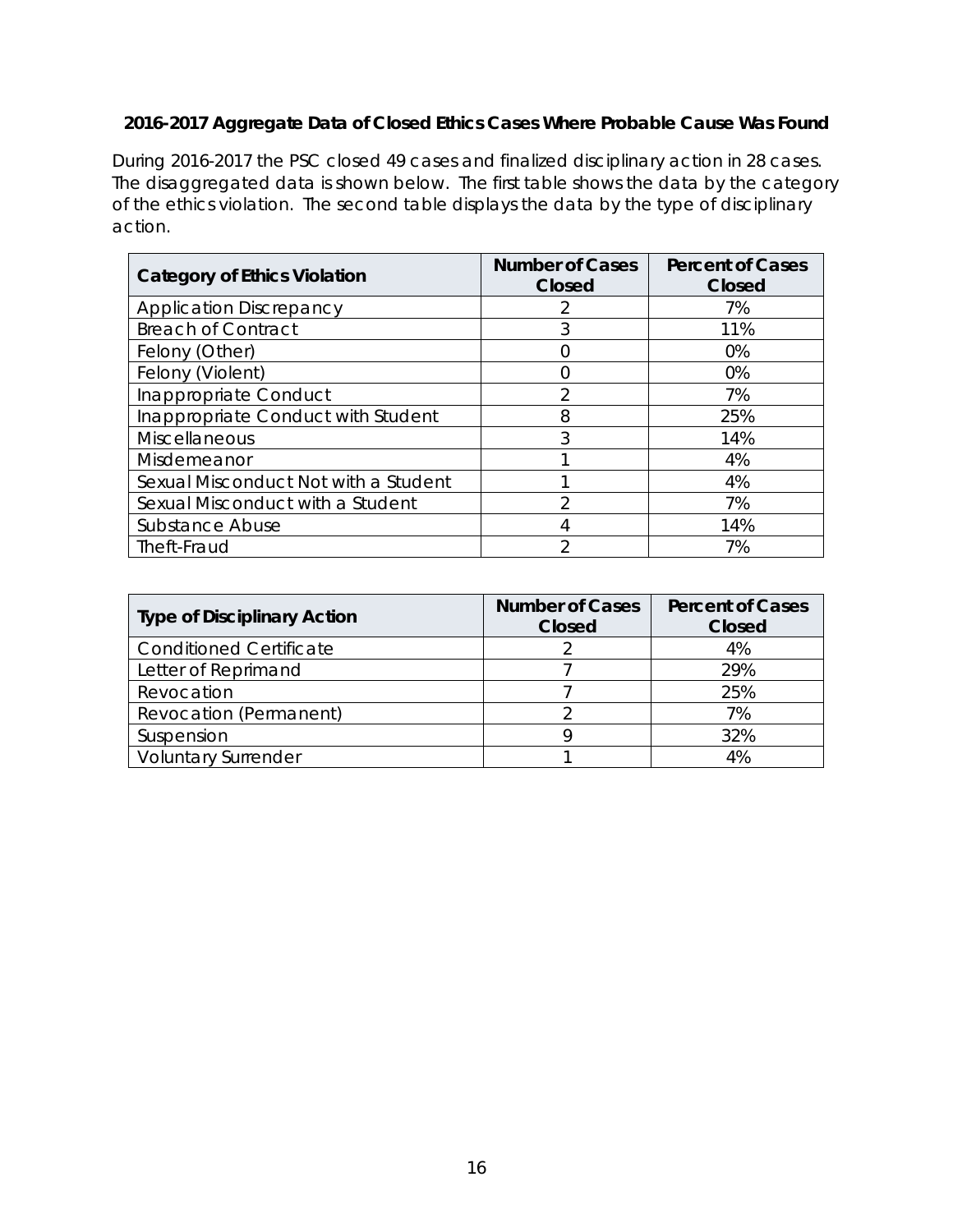<span id="page-16-0"></span>The Standards Committee is responsible for completing educator preparation standards reviews, educator preparation program reviews, and educator preparation new program proposal reviews for recommendation to the full PSC. The PSC reviews the recommendations of the Standards Committee and makes recommendations to the State Board of Education for approval consideration.

## EDUCATOR PREPARATION STANDARDS REVIEWS

<span id="page-16-1"></span>The purpose of educator preparation standards reviews is to define and establish rigorous and research-based standards that better align with national standards and best practices. The standards provide requirements for educator preparation programs to ensure that future educators acquire the knowledge and performance standards to best meet the needs of students.

IDAPA 08.02.02.004 directs that the PSC continuously review/revise 20 percent of the standards per year. The review process involves teams of content area experts from higher education faculty and educators in K-12 Idaho schools. The standards are then reviewed and presented to the State Board of Education for approval. Once approved, they are reviewed and approved by the legislature and become an incorporated-by-reference document in State Board rule.

The following standards were reviewed by the PSC during the 2016-2017 school year:

- Idaho Core Teacher Standards
	- o Idaho Comprehensive Literacy Standards
- Administrator
	- o School Principals
	- o Superintendents
	- o Special Education Directors
- Audiology
- Bilingual and English as a New Language
- Career Technical Education
	- o Agricultural Science and Technology
		- o Business Technology
		- o Family and Consumer Sciences
		- o Marketing Technology
		- o Technology Education
- Speech Language Pathologists
- World Languages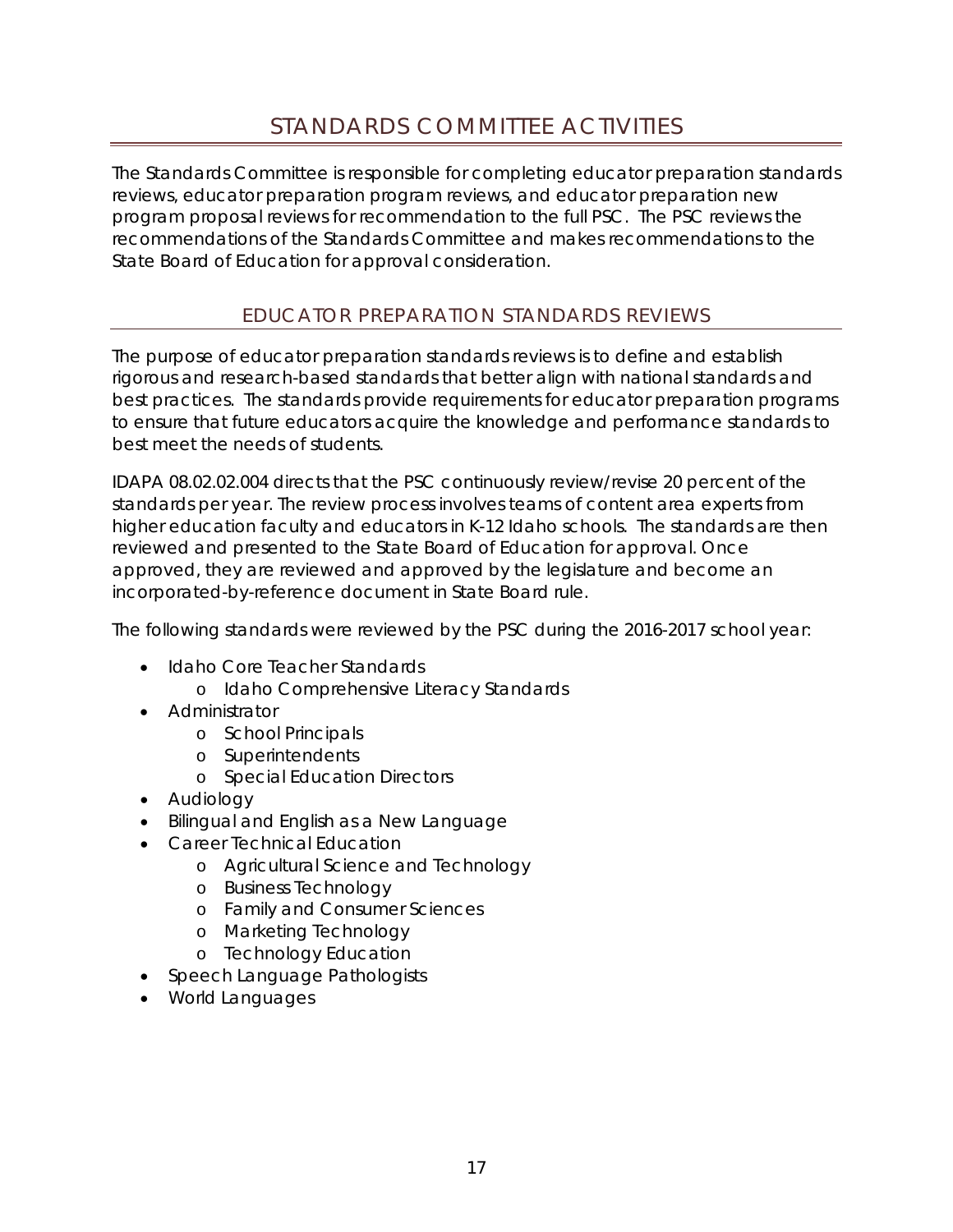## EDUCATOR PREPARATION PROGRAM REVIEWS

<span id="page-17-0"></span>Each educator preparation program will undergo a state program approval process that is designed to assure that graduates meet the Idaho standards for professional educators. The PSC follows the national accreditation council model by which institutions pursue continuing approval through a full program review every seven (7) years. Additionally, the PSC conducts State-Specific Requirement Reviews, not to exceed every third year following the full program review. The requirements are defined in IDAPA 08.02.02.100: Rules Governing Uniformity and the CAEP standards.

The process for teacher preparation program approval is specifically defined in the [Manual of Instruction for State Approval of Idaho Teacher Preparation Programs.](http://sde.idaho.gov/cert-psc/psc/standards/files/Manual-of-Instructions-for-Program-Approval-for-Certification.pdf)

The standards for evaluating teacher preparation programs are found in the [Idaho](http://sde.idaho.gov/cert-psc/psc/standards/files/standards-initial/Standards-for-Initial-Certification-for-Program-Reviews-after-July-1-2016.pdf)  [Standards for Initial Certification of Professional School Personnel](http://sde.idaho.gov/cert-psc/psc/standards/files/standards-initial/Standards-for-Initial-Certification-for-Program-Reviews-after-July-1-2016.pdf) as updated and approved by the State Board of Education. For review purposes, pertinent rubrics accompanying these standards are on file in the office of the State Department of Education, Certification and Professional Standards.

Current CAEP standards can be reviewed on the [CAEP website.](http://caepnet.org/)

Current PSC materials, reports, and resources are also available on the State Department of Education website.

The following educator preparation programs were reviewed by the PSC during the 2016-2017 school year:

#### • **Boise State University**

A state/CAEP on-site program review visit was held at Boise State University (BSU) on March 5-8, 2016. The team reports from that on-site visit were subsequently submitted to the PSC at its January 19-20, 2017, meeting. The reports were considered, and the PSC recommended that the State Board of Education accept the recommendations in those reports.

The Idaho State Board of Education, at its April 19-20, 2017, meeting, approved the Boise State University state team report resulting from the on-site visit. Conditionally approved programs are subject to a focused revisit within three years following the on-site visit to determine if specific standards are met.

Specific information regarding the Idaho State Board of Education's review of these documents can be found on the **State Board of Education's website**.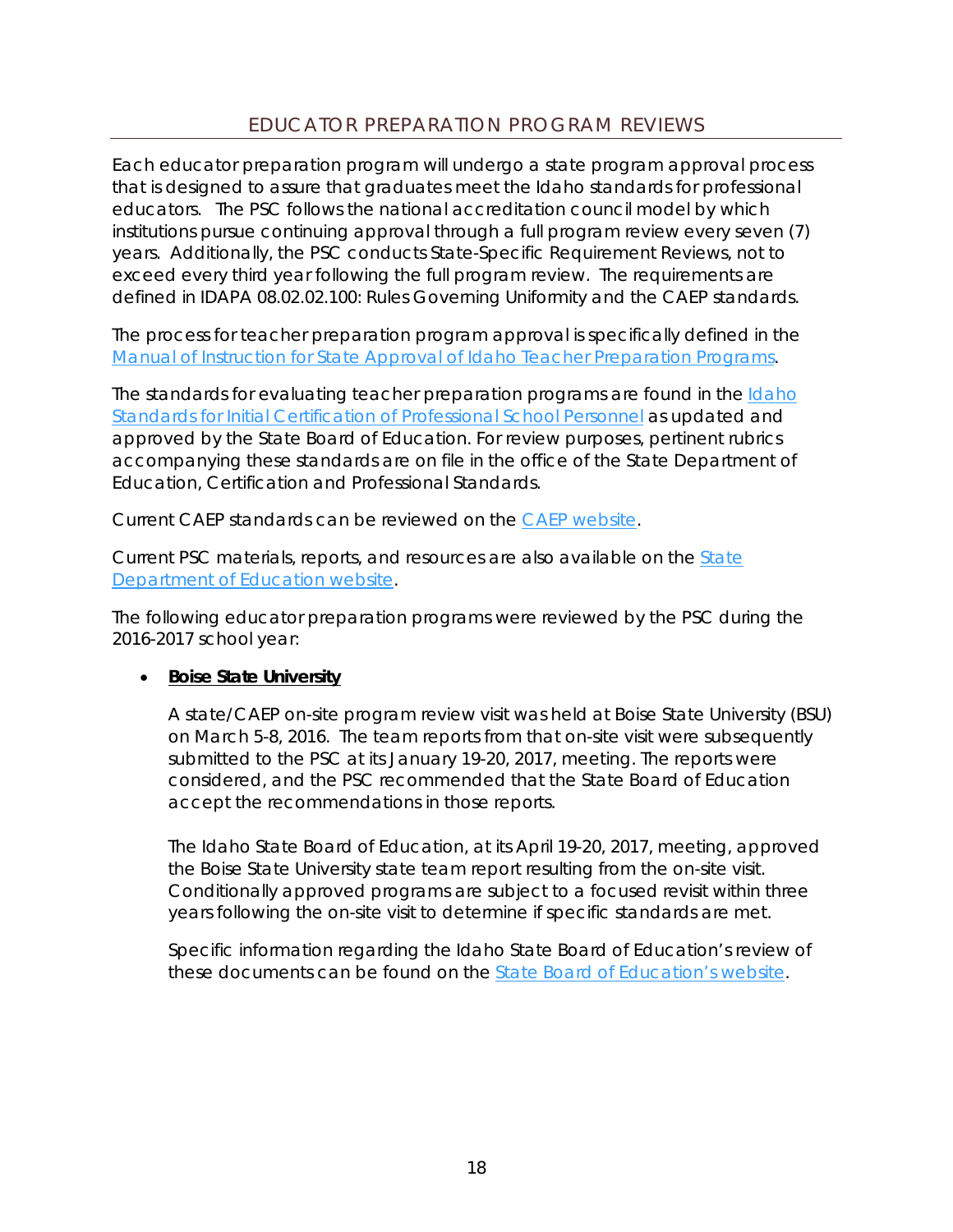#### • **University of Idaho – Focused Visit**

A state on-site Focused Visit was held at the University of Idaho on October 10- 13, 2016. The team reports from that on-site visit were subsequently submitted to the PSC at its March 30-31, 2016, meeting. The reports were considered, and the PSC recommended that the State Board of Education accept the recommendations in those reports.

The Idaho State Board of Education, at its June 14-15, 2017, meeting, approved the U of I state team report resulting from the on-site visit.

Specific information regarding the Idaho State Board of Education's review of these documents can be found on the [State Board of Education's website.](https://boardofed.idaho.gov/event/board-meeting-nic/)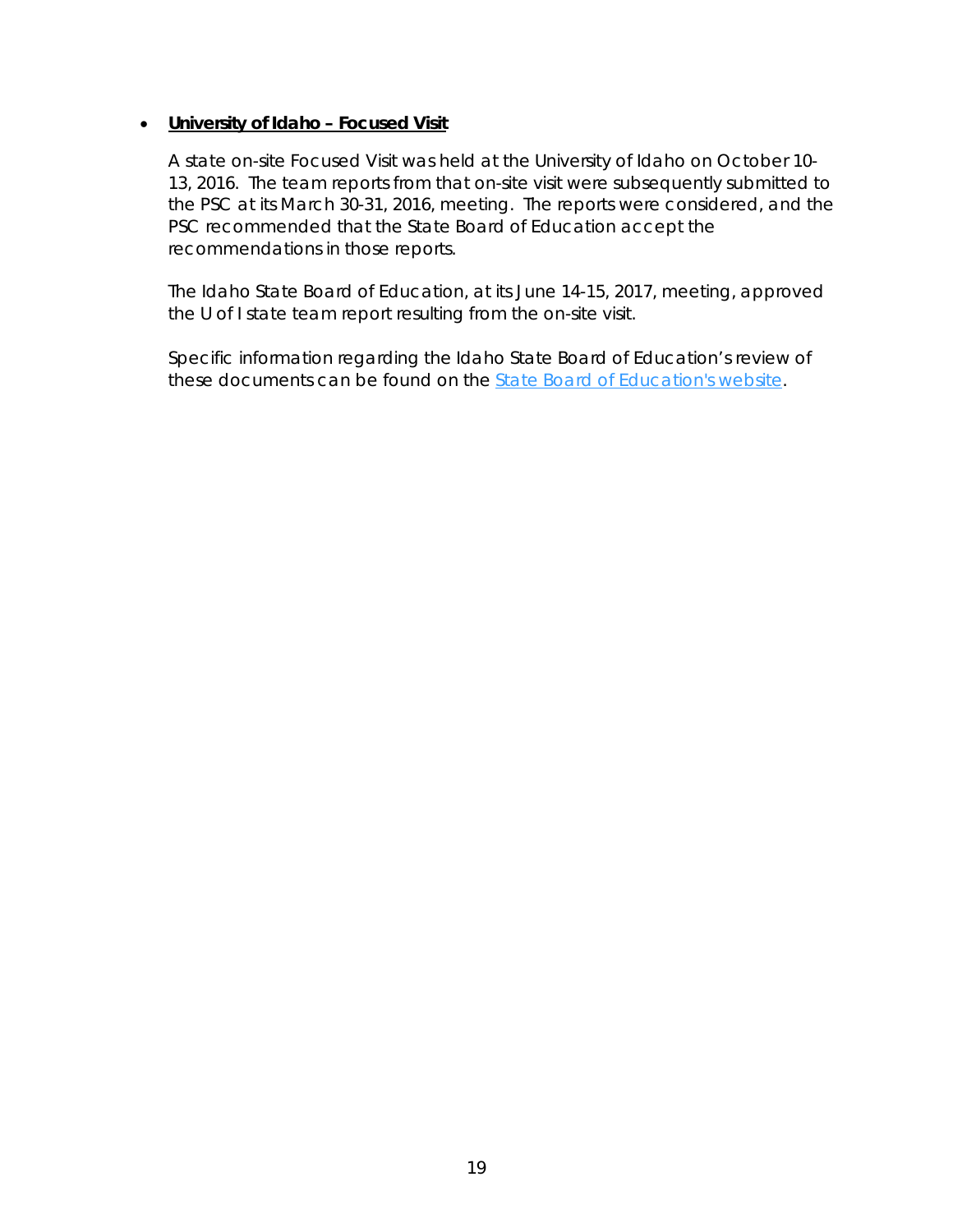## EDUCATOR PREPARATION NEW PROGRAM PROPOSAL REVIEWS

<span id="page-19-0"></span>Each educator preparation new program proposal will undergo a desk review designed to confirm the new program meets the standards in the Idaho Standards for [Initial Certification of Professional School Personnel.](http://sde.idaho.gov/cert-psc/psc/standards/files/standards-initial/Standards-for-Initial-Certification-for-Program-Reviews-after-July-1-2016.pdf) The PSC reviews the recommendations of the Standards Committee and makes recommendations to the State Board of Education for approval consideration.

The following educator preparation new program proposals were reviewed by the PSC during the 2016-2017 school year:

#### • **Boise State University**

- o Health
	- PSC recommended that the State Board of Education conditionally approve the BSU Health endorsement new program proposal for certification at the September 22-23, 2016, meeting.
	- Idaho State Board of Education, at its December 14-15, 2016, meeting, conditionally approved the BSU Health endorsement program.
- o Exceptional Child Generalist
	- PSC recommended that the State Board of Education approve the BSU Exceptional Child Generalist new pathway for certification at the June 8-9, 2017, meeting.
	- Idaho State Board of Education, at its August 9-10, 2017, meeting, approved the BSU Exceptional Child Generalist new pathway for certification.
- o Early Childhood Special Education
	- PSC recommended that the State Board of Education approve the BSU Early Childhood Special Education new pathway for certification at the June 8-9, 2017, meeting.
	- Idaho State Board of Education, at its August 9-10, 2017, meeting, approved the BSU Early Childhood Special Education new pathway for certification.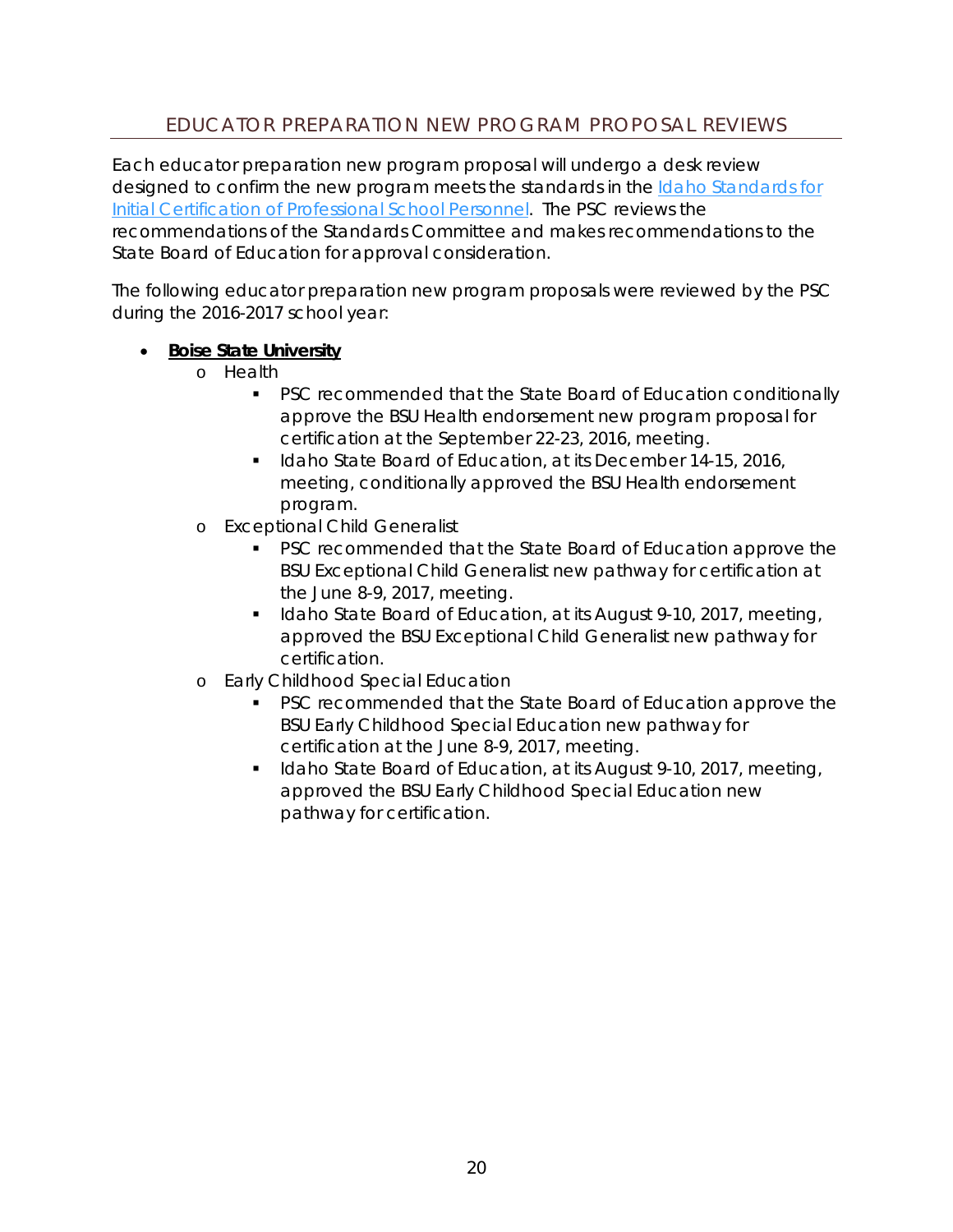## • **Lewis-Clark State College**

- o Communication
	- **PSC recommended that the State Board of Education conditionally** approve the LCSC Communication Arts endorsement new program proposal for certification at the March 30-31, 2017, meeting.
	- I Idaho State Board of Education, at its June 14-15, 2017, meeting, conditionally approved the LCSC Communication Arts endorsement program.
- o Psychology
	- **PSC recommended that the State Board of Education conditionally** approve the LCSC Psychology endorsement new program proposal for certification at the March 30-31, 2017, meeting.
	- I Idaho State Board of Education, at its June 14-15, 2017, meeting, conditionally approved the LCSC Psychology endorsement program.

## • **University of Idaho**

- o Family and Consumer Sciences
	- PSC recommended that the State Board of Education conditionally approve the U of I Family and Consumer Sciences endorsement new program proposal for certification at the June 8-9, 2017, meeting.
	- Idaho State Board of Education, at its August 9-10, 2017, meeting, conditionally approved the U of I Family and Consumer Sciences endorsement program.

#### o Literacy

- **PSC recommended that the State Board of Education conditionally** approve the U of I Literacy endorsement new program proposal for certification at the June 8-9, 2017, meeting.
- Idaho State Board of Education, at its August 9-10, 2017, meeting, conditionally approved the U of I Literacy endorsement program.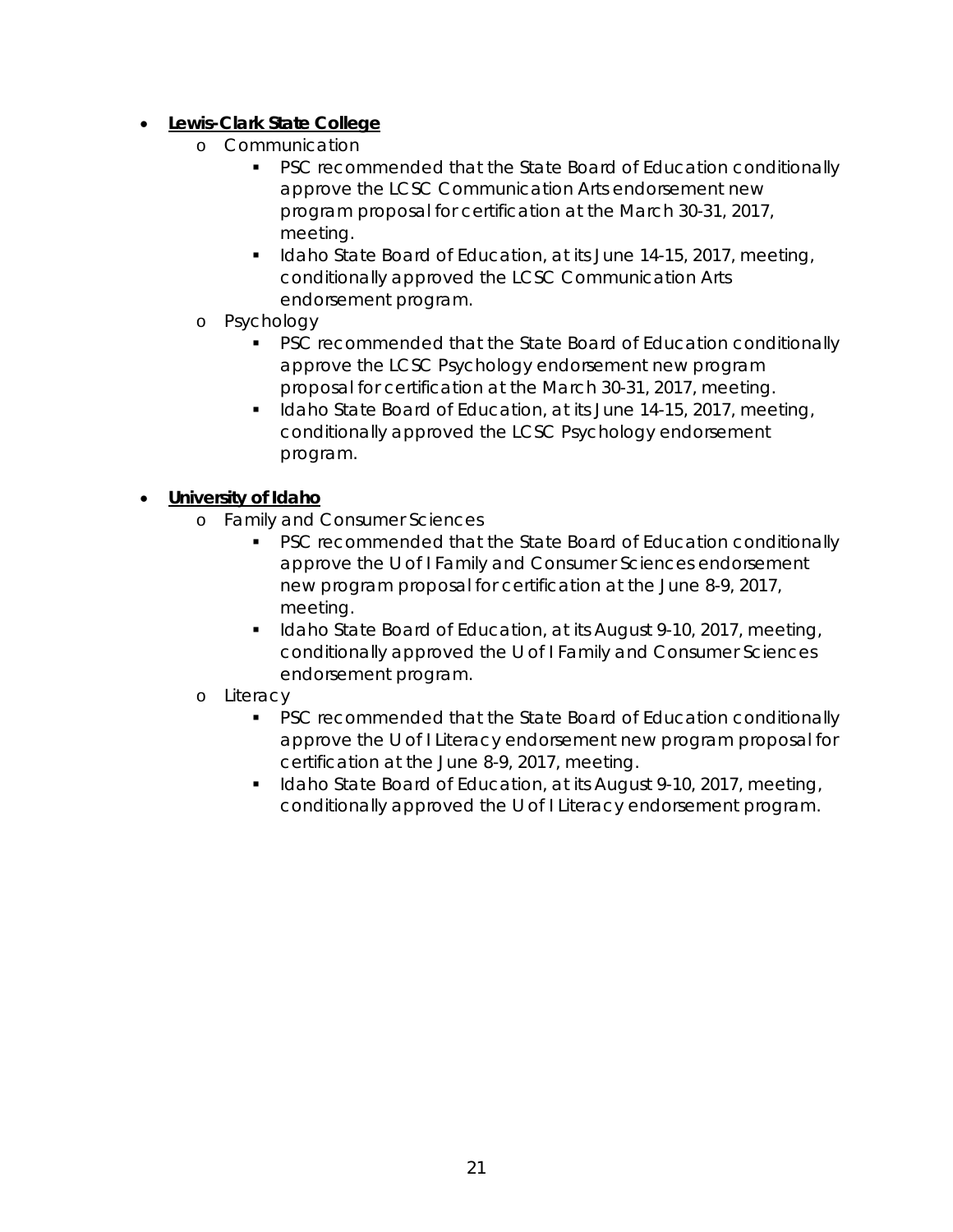# <span id="page-21-0"></span>PROFESSIONAL STANDARDS COMMISSION MEETING SUMMARY

- 1. The Commission funded the participation of various Commission staff members in the National Association of State Directors of Teacher Education and Certification (NASDTEC) Professional Practices Institute (PPI); the NASDTEC Winter Symposium; the National Association for Alternative Certification (NAAC) Annual Conference; and the NASDTEC Annual Conference.
- 2. The Commission recommended that the Chief Certification Officer open a case against certificated individuals publicly reported to have allegedly violated principles of the Code of Ethics for Idaho Professional Educators.
- 3. In response to concern that the American Board for the Certification of Teacher Excellence (ABCTE) and Teach For America (TFA) are not scheduled sooner than spring of 2019 and fall of 2019, respectively, for review on the program review schedule, the Standards Committee recommended that the schedule be kept as is to maintain the current rotation schedule, to articulate how those reviews will be conducted, to address associated budgetary issues, and to allow ABCTE and TFA time to prepare.
- 4. The Standards Committee reviewed proposed revisions to certification and endorsements the State Board of Education Teacher Certification Work Group worked on to ensure that prior requirements remained as is; they also provided feedback on needed clarifying language.
- 5. The Commission funded Idaho's annual \$4,500 membership in NASDTEC.
- 6. The Commission paid \$5,492 for contracted ethics investigative services during the 2016-2017 academic year.
- 7. The Commission passed the Standards Committee's recommendation to transition those educators with a 7950 Consumer Economics endorsement to a 7228 Economics 6/12 endorsement without further action on the part of the certificated educator.
- 8. The Commission accepted the revisions to the Commission Procedures Manual as proposed.
- 9. The Commission accepted the revisions to the Commission Working Plan as proposed.
- 10. The Standards Committee determined that five of the six endorsements for which no preparation standards exist be added to the standards review schedule as follows: inclusion of Geology in next Science Standards review; inclusion of Psychology, Sociology, and Anthropology in next Social Studies Standards review; and inclusion of Audiology in next Speech-Language Pathology Standards review.
- 11. Commission members held a special telephonic meeting and moved that the Commission deny the request to reconsider the Final Order in a Commission ethics case based on the fact that it was filed in an untimely manner.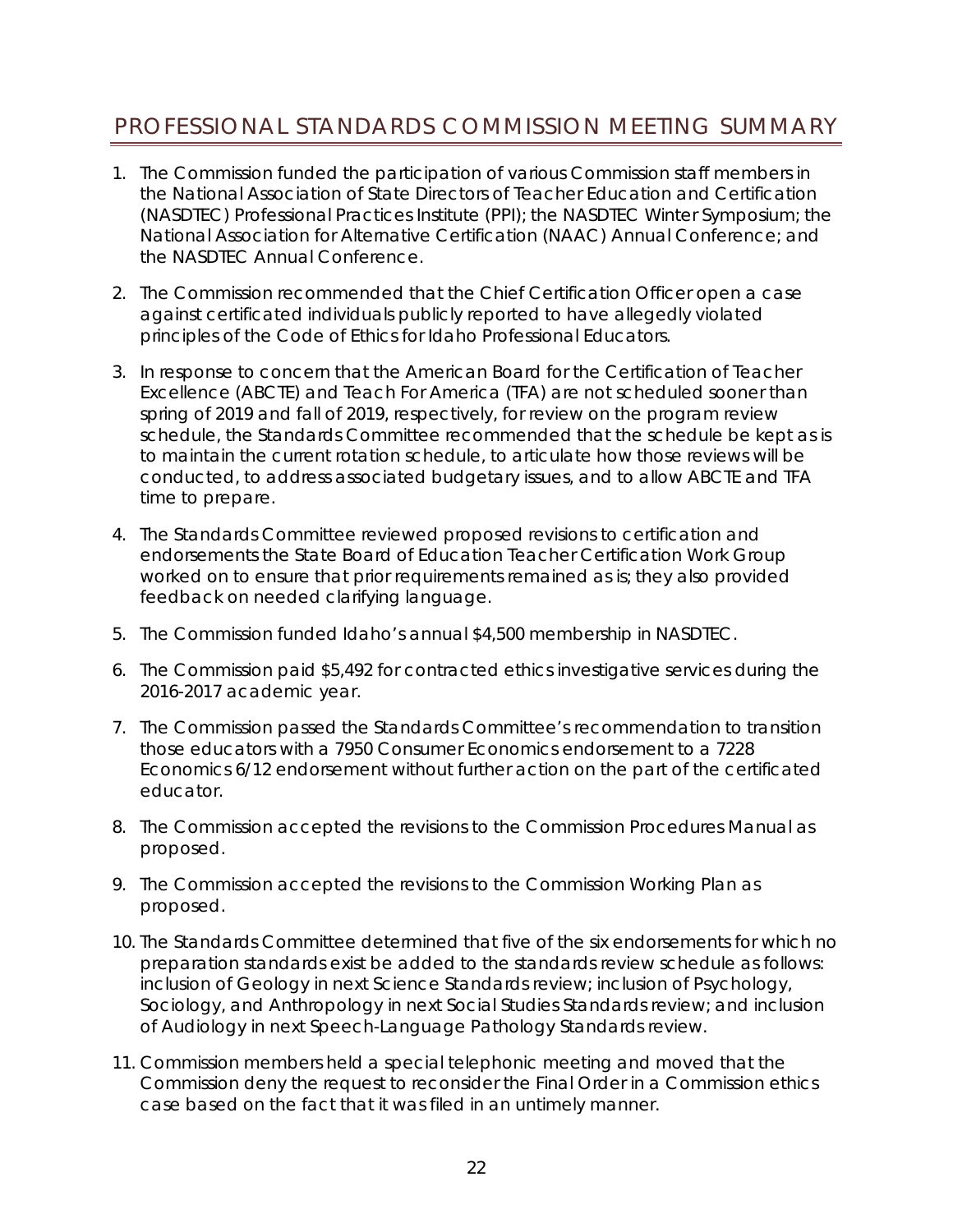- 12. The Commission passed the Standards Committee's recommendation to reject the creation of a Dance endorsement and accompanying Dance Standards.
- 13. The Authorizations Committee began reviewing/vetting applications from districts/charter schools for Emergency Provisional Certificates prior to submittal of the applications for State Board approval consideration.
- 14. The Professional Development Committee reviewed ethics courses recommended for discipline in educator ethics cases and also reviewed higher education ethics courses.
- 15. The Commission approved its proposed budget for FY2018.
- 16. The Commission passed the Standards Committee's recommendation to the State Board of Education the IDAPA rule revisions as written for the Counselor – Basic (K-12) endorsement. Revision language was submitted as two options, with Option 1 being the desired preference:

Option 1: As written to allow a Baccalaureate-degreed social worker to complete additional coursework in identified areas and 700 hours of supervised direct-counseling field experience.

Option 2: As written to allow a Baccalaureate-degreed social worker to obtain endorsement. This would further require the adjustment of the Assignment Credential Manual to reflect scope limitations.

The Commission also passed the Standards Committee's recommendation to delegate the Professional Standards Commission administrator to work with the Office of the State Board of Education staff and craft a final recommendation for State Board consideration.

- 17. The Commission passed the Standard Committee's recommendation to approve the IDAPA rule revisions as written, which included:
	- MTI and ICLC Requirements
	- Reinstatement Requirements
	- Content Area Assessment
	- Occupational Therapist and Physical Therapist Endorsements
- 18. In a ballot election for 2017-2018 Commission officers, Charlotte McKinney was elected chair and Margaret Chipman was elected vice-chair.